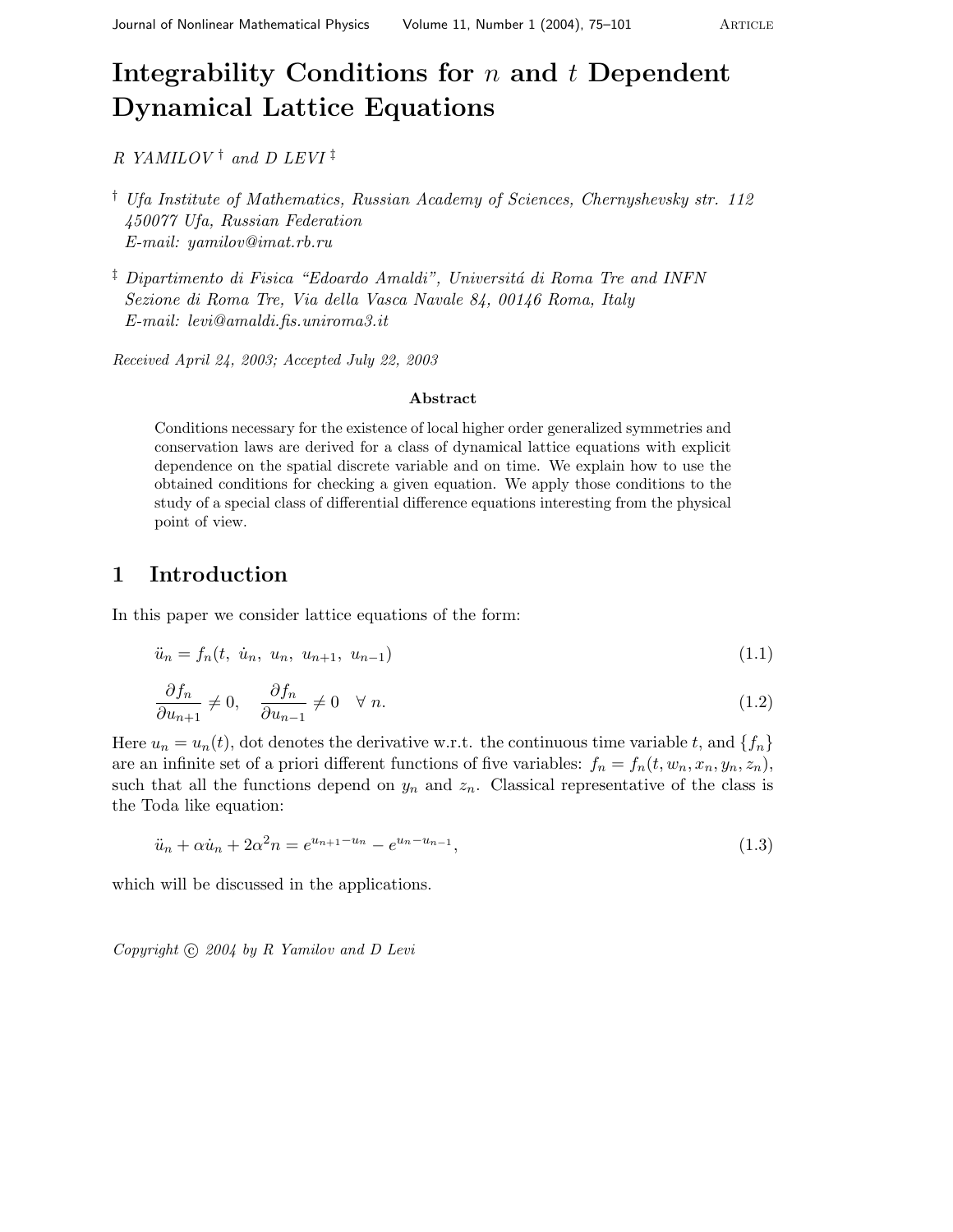Conditions (1.2) are necessary as in Theorems 1 and 2 below we will need to divide by the functions  $\frac{\partial f_n}{\partial u_{n+1}}$  and  $\frac{\partial f_n}{\partial u_{n-1}}$ . This request means that our results do not apply to equations like

$$
\ddot{u}_n = u_n^2 + (1 + (-1)^n) u_{n+1} + (1 - (-1)^n) u_{n-1}, \tag{1.4}
$$

which are the compact representation of systems of coupled equations. In fact, by the change of variable,

$$
v_n = u_{2n+1}, \qquad w_n = u_{2n}, \tag{1.5}
$$

eq.(1.4) reads

$$
\ddot{v}_n = v_n^2 + 2w_n, \qquad \ddot{w}_n = w_n^2 + 2v_n,
$$
\n(1.6)

and can be written as a nonlinear ODE of fourth order for  $v_n$ .

The main aim of this paper is to derive five conditions, necessary to prove the existence of local generalized symmetries and conservation laws of high enough order. The existence of infinite hierarchies of local generalized symmetries and conservation laws is a very common property of 1+1 dimensional equations integrable by inverse scattering method.

We present in Section 2 the necessary conditions for the integrability of equations of the class (1.1, 1.2). These conditions are very convenient for testing the integrability of a given equation, and in Section 3 we will explain how to apply them to some differential difference equation. In Section 4 we present some conclusive remarks.

In our work we follow the standard scheme of the Generalized Symmetry Approach  $(GSA)$  (for a review, see the articles  $[1-6]$ ; the application of the method to discretedifferential equations was developed in [7–9]). By the GSA method we require that an equation (1.1) possesses local generalized symmetries and conservation laws of sufficently high order. This is always the case for integrable equations, even on the lattice [10–13]. The case when an equation together with its generalized symmetries and conservation laws do not depend explicitly on t and n has been considered in  $[8]$ , where an exhaustive list of lattice equations of the form

$$
\ddot{u}_n = f(\dot{u}_n, u_n, u_{n+1}, u_{n-1}) \tag{1.7}
$$

has been presented (see also [6], [14]). In [9] we can find the discussion of the explicit dependence on the discrete variable n for Volterra type equations

$$
\dot{u}_n = f_n(u_n, u_{n+1}, u_{n-1}),\tag{1.8}
$$

satisfying conditions (1.2).

Explicit dependence on time in the framework of the GSA (both in the discrete and in the continuous cases), as far as we know, has never been considered in the literature.

We apply the obtained integrability conditions to few particular cases. The results explain why some interesting classes of equations cannot have hierarchies of local generalized symmetries and conservation laws. For example, the class of equations

$$
\ddot{u}_n = A_n(t, u_n, u_{n+1}) + B_n(t, u_n, u_{n-1}), \tag{1.9}
$$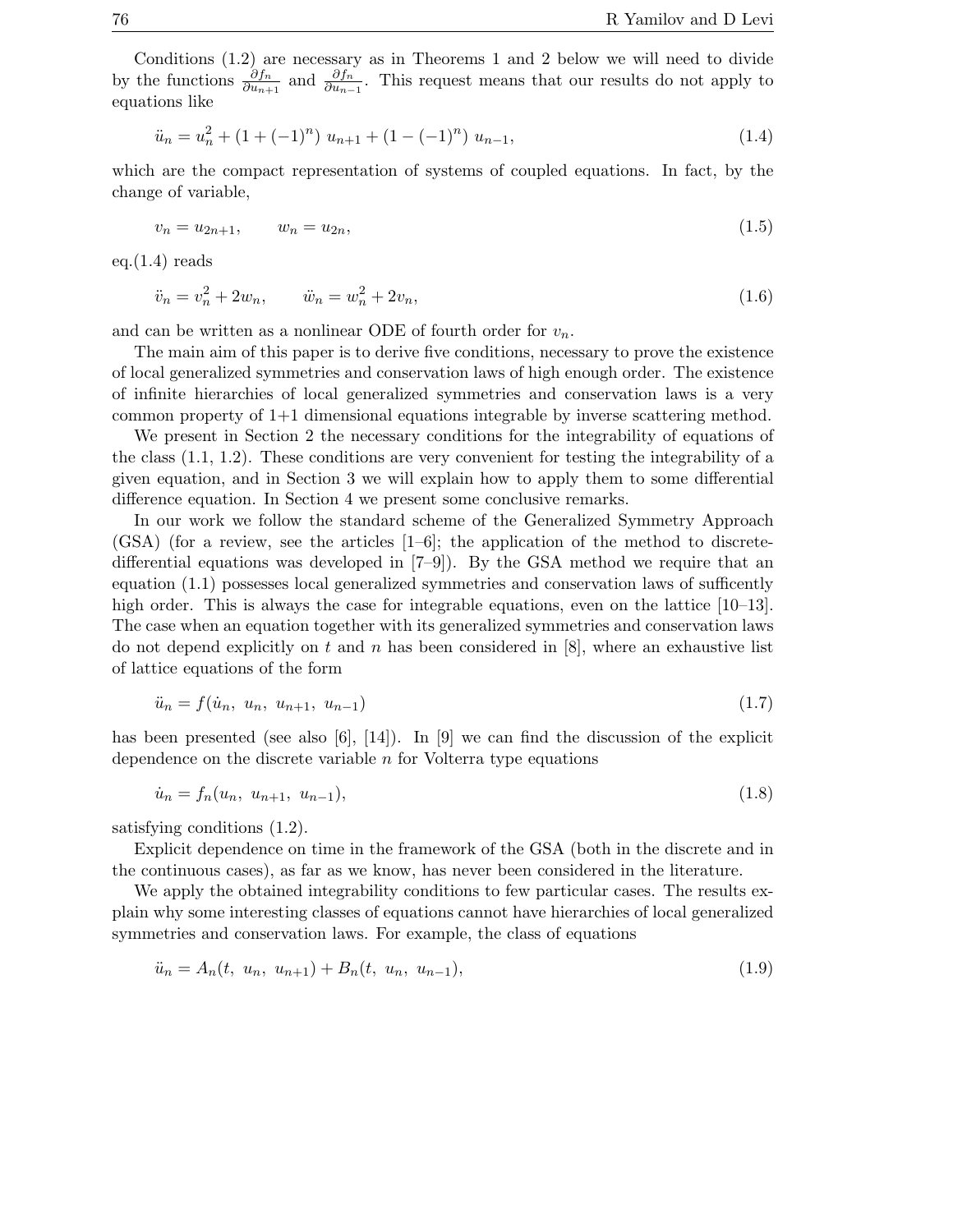with  $A_n$ ,  $B_n$  satisfying conditions (1.2), cannot satisfy the obtained integrability conditions. By the change of variables  $(1.5)$ , eq. $(1.9)$  can be rewritten as

$$
\ddot{v}_n = a_n(t, v_n, w_{n+1}) + b_n(t, v_n, w_n), \n\ddot{w}_n = c_n(t, w_n, v_n) + d_n(t, w_n, v_{n-1}),
$$
\n(1.10)

with obvious conditions for  $a_n$ ,  $b_n$ ,  $c_n$  and  $d_n$  derived from eq.(1.2). The transformation (1.5) preserves the local structure of the generalized symmetries and conservation laws (see the details below and in [9]) and thus the integrability conditions obtained here can be applied to eq.  $(1.10)$ . Then also the class of equations  $(1.10)$ , which contains some physically interesting equations [17], contains no integrable lattice systems. Comparing the results obtained here with those of paper [9], where some examples with an essential dependence on the discrete spatial variable  $n$  have been found in the case  $(1.8)$ , we see that the case (1.1, 1.2) seems to be more restrictive.

### **2 Integrability conditions**

Here we derive the necessary conditions for the integrability of equations of the class (1.1,1.2). At first those which follow from the existence of local generalized symmetries and then the additional ones following from the existence of conservation laws. At the end of the Section we discuss how to use those conditions for checking if a given equation is integrable and for classifying integrable cases.

#### **2.1 Definitions**

We are interested in considering local lattice equations with local symmetry structure. This means that the equation, its symmetries and conservation laws are expressed in every point  $n$  in terms of functions of many variables with no integrals or sums. Moreover we consider symmetries and conservation laws described only by restricted functions, i.e. functions  $g_n$  such that:

$$
g_n = g_n(t, u_{n+i_1}, u_{n+i_1-1}, \dots u_{n+i_2}, \dot{u}_{n+j_1}, \dot{u}_{n+j_1-1}, \dots \dot{u}_{n+j_2}),
$$
\n(2.1)

where  $i_k = i_k(g_n)$ ,  $j_k = j_k(g_n)$  are some fixed finite integers for any given  $g_n$   $(i_1 \geq i_2)$ ,  $j_1 \geq j_2$ , and

$$
\frac{\partial g_n}{\partial u_{n+i_1}} \neq 0, \quad \frac{\partial g_n}{\partial u_{n+i_2}} \neq 0, \quad \frac{\partial g_n}{\partial u_{n+i_1}} \neq 0, \quad \frac{\partial g_n}{\partial u_{n+i_2}} \neq 0
$$

for at least some  $n$ . For example,

$$
g_n = (1 + (-1)^n)u_{n+1} + (1 - (-1)^n)(\dot{u}_n + \dot{u}_{n-1})
$$

is a restricted function with  $i_1 = i_2 = 1$ ,  $j_1 = 0$ ,  $j_2 = -1$ .

A local generalized symmetry of eq.(1.1) is an equation

$$
u_{n,\tau} = g_n,\tag{2.2}
$$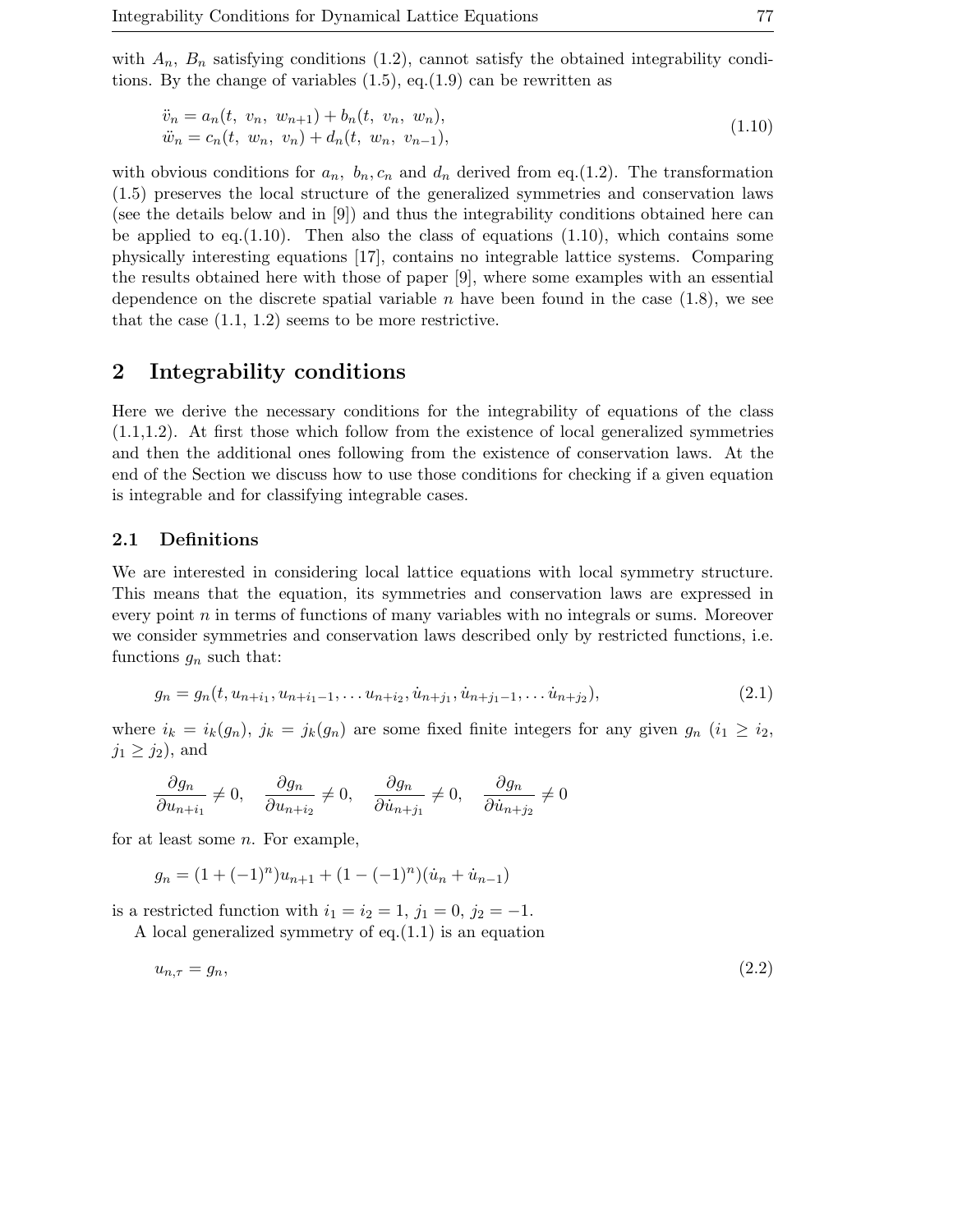with  $g_n$  a restricted function (2.1), compatible with eq.(1.1). Moreover we assume that, both in eq.(1.1) and eq.(2.2),  $u_n = u_n(t, \tau)$ . The compatibility condition between eq.(1.1) and eq.(2.2) implies

$$
\frac{\partial^3 u_n}{\partial \tau \partial t^2} = \frac{\partial^3 u_n}{\partial t^2 \partial \tau}
$$
\n(2.3)

and means that eq.(1.1) and eq.(2.2) have a set of common solutions. Eq.(2.3) can be rewritten as:

$$
D_{\tau}f_n - D_{tt}g_n = 0,\t\t(2.4)
$$

where  $D_t$  and  $D_{\tau}$  are the total derivative operators with respect to t and  $\tau$  respectively and the differentiation of the functions  $f_n$  and  $g_n$  is carried out taking into account eqs.(2.2, 1.1). For example

$$
D_t g_n = \frac{\partial g_n}{\partial t} + \sum_k \frac{\partial g_n}{\partial u_{n+k}} \dot{u}_{n+k} + \sum_k \frac{\partial g_n}{\partial \dot{u}_{n+k}} f_{n+k}.
$$
\n(2.5)

The variables  $u_{n+k}$ ,  $\dot{u}_{n+k}$  are considered to be independent (here and everywhere below) and then eq.(2.4) is a constraint for the functions  $f_n$  and  $g_n$ .

In accordance with the ideology of the GSA, we rewrite  $eq.(1.1)$  as a systems of two first order (w.r.t. time t) equations, introducing the new variable  $v_n = \dot{u}_n$ . Instead of eqs. $(1.1, 2.2)$  we thus have the following compatible system of two vector equations

$$
\dot{U}_n = F_n, \qquad U_{n,\tau} = G_n,\tag{2.6}
$$

where

$$
U_n = \left(\begin{array}{c} u_n \\ v_n \end{array}\right), \quad F_n = \left(\begin{array}{c} v_n \\ f_n \end{array}\right), \quad G_n = \left(\begin{array}{c} g_n \\ h_n \end{array}\right),
$$

with  $h_n = D_t g_n$ . Condition (2.4) implies

$$
D_t D_\tau U_n - D_\tau D_t U_n = D_t G_n - D_\tau F_n = 0,\t\t(2.7)
$$

and this is the compatibility condition for the system (2.6).

From eqs.  $(1.1, 2.2)$  we get that

$$
F_n = F_n(t, U_n, U_{n+1}, U_{n-1}),
$$
  
\n
$$
G_n = G_n(t, U_{n+N}, U_{n+N-1}, \dots U_{n+M}),
$$
\n(2.8)

where

$$
\frac{\partial G_n}{\partial U_{n+N}} \neq 0, \qquad \frac{\partial G_n}{\partial U_{n+M}} \neq 0 \qquad \text{for some } n,
$$
\n(2.9)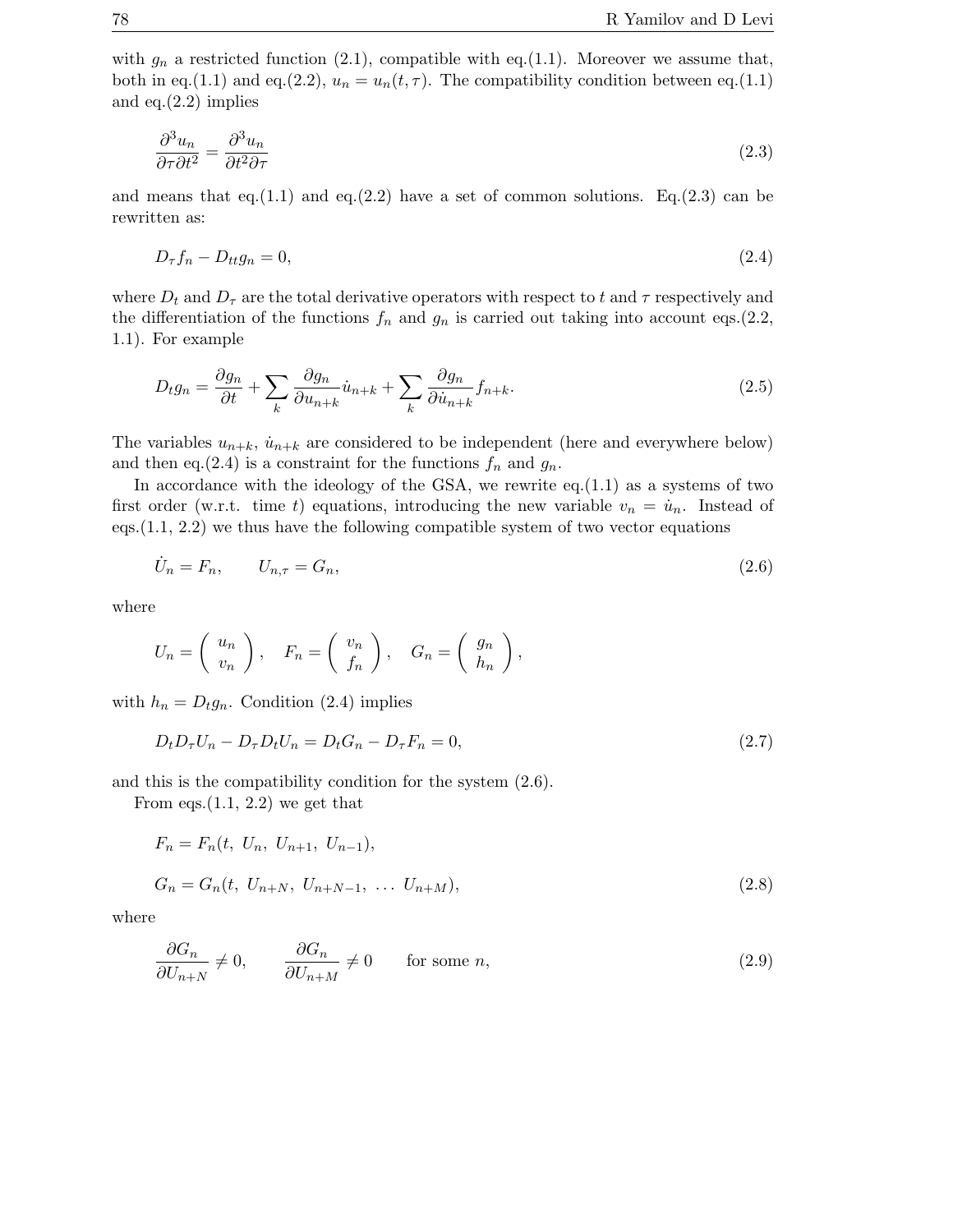with  $N = N(G_n)$  and  $M = M(G_n)$  functions of  $i_k(g_n)$  and  $j_k(g_n)$ . For instance  $N =$ max  $(i_1(g_n), j_1(g_n) + 1)$ . The partial derivative of a vector with respect to a vector, considered in eq. $(2.9)$ , is given by the matrix

$$
\frac{\partial G_n}{\partial U_k} = \begin{pmatrix} \frac{\partial g_n}{\partial u_k} & \frac{\partial g_n}{\partial v_k} \\ \frac{\partial h_n}{\partial u_k} & \frac{\partial h_n}{\partial v_k} \end{pmatrix} . \tag{2.10}
$$

The integers N and M are called left and right orders of the symmetry. In the case of the Toda model

$$
\ddot{u}_n = e^{u_{n+1} - u_n} - e^{u_n - u_{n-1}}.\tag{2.11}
$$

 $M = -N$  and for any  $N \geq 1$  we can find two different local generalized symmetries. If  $N = 1$ , one has an obvious symmetry with  $G_n = F_n$ , and a symmetry defined by

$$
u_{n,\tau} = g_n = e^{u_{n+1} - u_n} + e^{u_n - u_{n-1}} + v_n^2,
$$
  
\n
$$
v_{n,\tau} = u_{n,t\tau} = h_n = e^{u_{n+1} - u_n} (v_{n+1} + v_n) - e^{u_n - u_{n-1}} (v_n + v_{n-1}).
$$
\n(2.12)

In this case no explicit *n* and *t* dependence is present,  $g_n = g(u_n, u_{n+1}, u_{n-1}, v_n)$  and  $h_n =$  $h(u_n, u_{n+1}, u_{n-1}, v_n, v_{n+1}, v_{n-1})$ . An explicit n and t dependent symmetry for eq.(2.11) has been presented in [13] and is given by

$$
g_n = t\left(\dot{u}_n^2 + e^{u_{n+1} - u_n} + e^{u_n - u_{n-1}} - 2\right) + (2n - 1)\dot{u}_n + 2w_n(t) , \qquad (2.13)
$$

where  $w_n(t)$  is defined by the following system of equations

$$
w_{n+1}(t) - w_n(t) = \dot{u}_{n+1} , \qquad \dot{w}_n(t) = e^{u_{n+1} - u_n} - 1 . \qquad (2.14)
$$

However, due to the presence of  $w_n(t)$ , the symmetry (2.13) is nonlocal. A local n and t dependent symmetry is presented in [13] for the Volterra equation

$$
\dot{a}_n(t) = a_n(t)[a_{n-1}(t) - a_{n+1}(t)]\tag{2.15}
$$

and reads:

$$
g_n = a_n \{ t[a_{n-1}(a_{n-2} + a_{n-1} + a_n - 4) - a_{n+1}(a_{n+2} + a_{n+1} + a_n - 4)] + a_n - (n-1)a_{n-1} + (n+2)a_{n+1} - 4 \}.
$$
 (2.16)

A local conservation law of eq.(1.1) is a relation of the form

$$
\dot{p}_n = q_{n+1} - q_n,\tag{2.17}
$$

where  $p_n$  and  $q_n$  are restricted functions. The notion of conservation law is closely connected to that of constant of motion. In fact, if  $p_n$  has no explicit dependence on n, and one imposes the periodicity condition  $u_{n+s} = u_n$ , then the function  $C_n = \sum_{k=1}^s p_{n+k}$  does not depend explicitely on time.

In the vector case,  $p_n$  and  $q_n$  are scalar functions of t and of the vectors  $U_{n+i}$ . If

$$
p_n = p_n(t, U_{n+k_1}, U_{n+k_1-1}, \dots U_{n+k_2}), \tag{2.18}
$$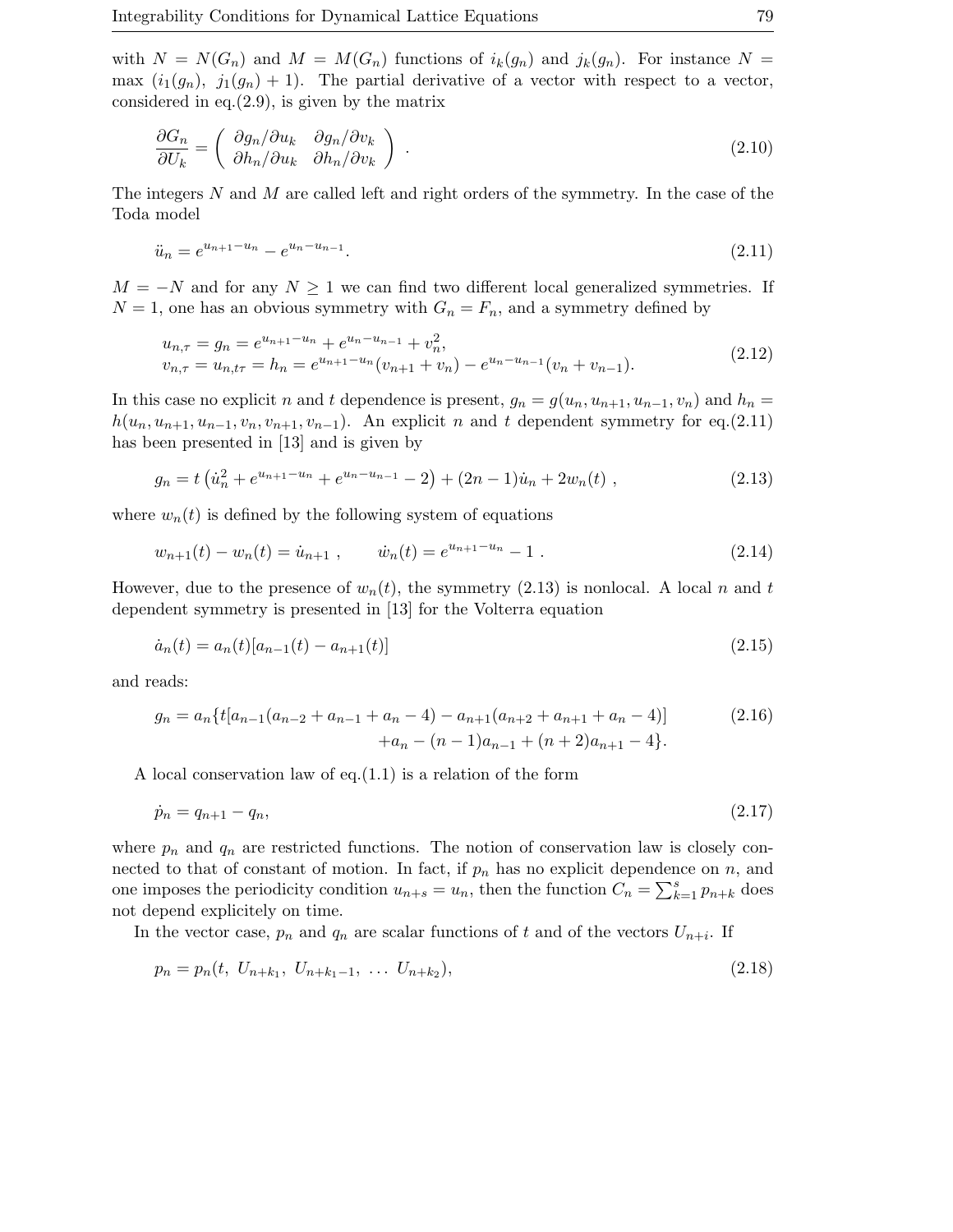we can introduce its formal variational derivative

$$
H_n = \frac{\delta p_n}{\delta U_n} = \sum_{i=-k_1}^{-k_2} \frac{\partial p_{n+i}}{\partial U_n}, \qquad \frac{\partial p_{n+i}}{\partial U_n} = \begin{pmatrix} \frac{\partial p_{n+i}}{\partial v_{n}} \\ \frac{\partial p_{n+i}}{\partial v_n} \end{pmatrix}.
$$
 (2.19)

In the case of nontrivial conservation law, the vector function  $H_n \neq 0$  and has the form:

$$
H_n = H_n(t, U_{n+m}, U_{n+m-1}, \dots U_{n-m}),
$$
\n(2.20)

where the matrices  $\frac{\partial H_n}{\partial U_{n+m}}, \frac{\partial H_n}{\partial U_{n-m}}$  are different from zero for at least some n and  $m \leq$  $k_1 - k_2$ <sup>1</sup>.

The number m is the order of the conservation law  $(2.17)$ . The Toda model  $(2.11)$ possesses two different conservation laws for any  $m \geq 1$ . In the simplest case  $m = 1$ , conservation laws are defined by the following conserved densities:

$$
p_n = e^{u_{n+1} - u_n} + \frac{1}{2}v_n^2, \qquad \hat{p}_n = e^{u_{n+1} - u_n}(v_{n+1} + v_n) + \frac{1}{3}v_n^3.
$$
 (2.21)

#### **2.2 Derivation of integrability conditions from formal symmetries**

We are going to derive here three integrability conditions assuming the existence of local generalized symmetries. The theory of GSA for differential-difference equations is given in detail in [9]. Consequently, we will mainly pay attention to the peculiarity connected with the fact that we are considering a system of DDE's.

First of all, we introduce such formal symmetries that the integrability conditions do not depend on the order of the symmetry.

The Frechet derivative for the vector function (2.8) is defined by the matrix

$$
G_n^* = \sum_{i=M}^N \frac{\partial G_n}{\partial U_{n+i}} T^i,\tag{2.22}
$$

where T is the shift operator  $T f_n = f_{n+1}$ .  $F_n^*$ , instead, is given by the following matrix operator

$$
F_n^* = F_n^{(1)}T + F_n^{(0)} + F_n^{(-1)}T^{-1},\tag{2.23}
$$

with

$$
F_n^{(1)} = \begin{pmatrix} 0 & 0 \\ \alpha_n & 0 \end{pmatrix}, \quad F_n^{(0)} = \begin{pmatrix} 0 & 1 \\ \beta_n & \gamma_n \end{pmatrix}, \quad F_n^{(-1)} = \begin{pmatrix} 0 & 0 \\ \delta_n & 0 \end{pmatrix}, \tag{2.24}
$$

with

$$
\alpha_n = \frac{\partial f_n}{\partial u_{n+1}}, \quad \beta_n = \frac{\partial f_n}{\partial u_n}, \quad \gamma_n = \frac{\partial f_n}{\partial v_n}, \quad \delta_n = \frac{\partial f_n}{\partial u_{n-1}}.
$$
\n(2.25)

<sup>1</sup>In the case of (2.18), one may have  $H_n = 0$ , and m may be any number from 0 to  $k_1 - k_2$  if  $H_n \neq 0$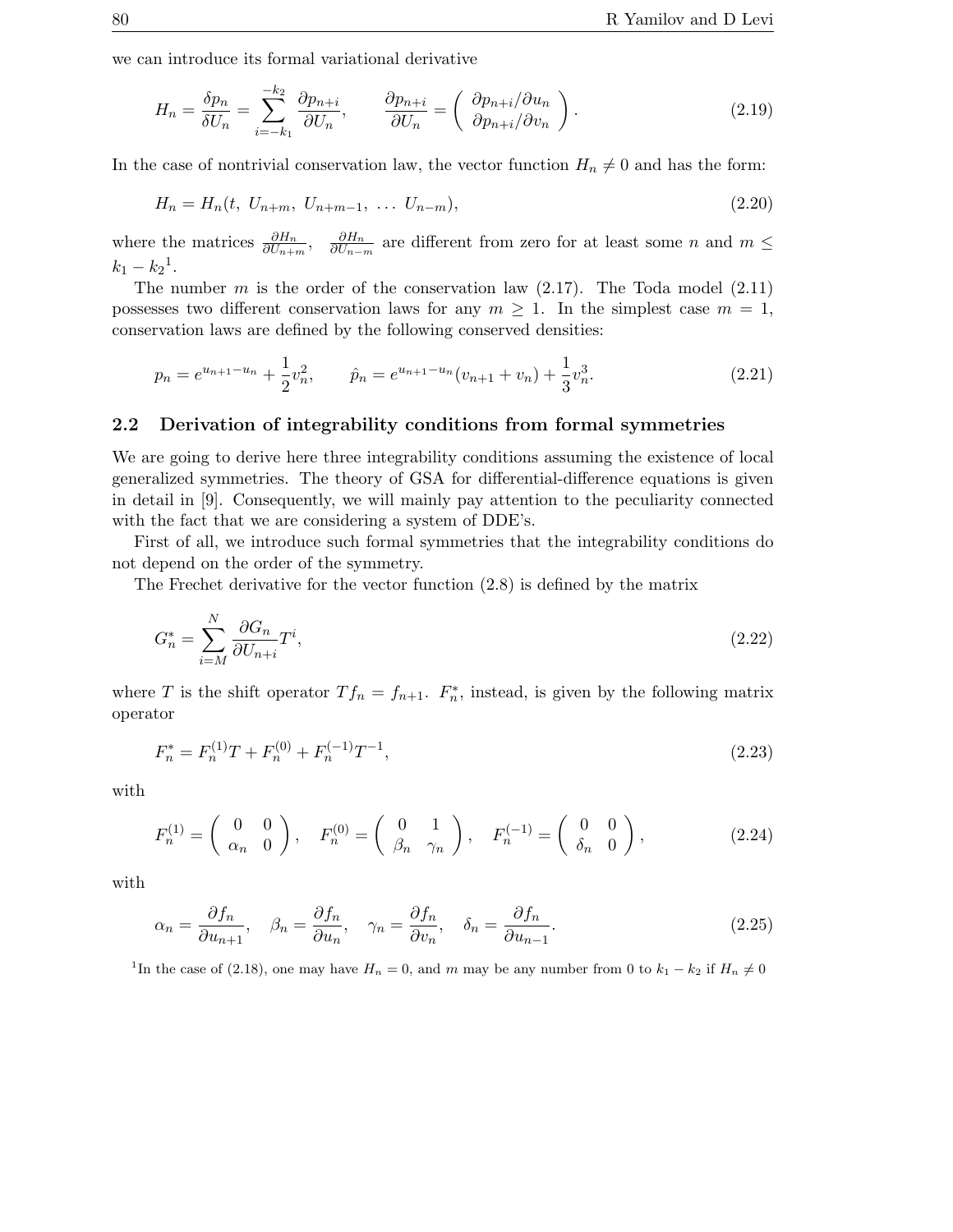A formal symmetry is defined by the operator

$$
A(L_n) = L_{n,t} - [F_n^*, L_n] = \sum_{i=-\infty}^{m+1} A_n^{(i)} T^i,
$$
\n(2.26)

in terms of the *formal series*

$$
L_n = L_n^m = \sum_{i = -\infty}^m l_n^{(i)} T^i \qquad l_n^{(m)} \neq 0 \text{ for some } n. \tag{2.27}
$$

 $l_n^{(i)}$  are  $2 \times 2$  matrix coefficients and  $L_{n,t} = \sum_{i=-\infty}^{m} l_n^{(i)} T^i$  and  $[F_n^*, L_n] = F_n^* L_n - L_n F_n^*$ . Such series can be multiplied, using the standard rule  $(l_n^{(i)}T^i)(l_n^{(j)}T^j) = l_n^{(i)}l_{n+i}^{(j)}T^{i+j}$ . A series (2.27) is called a *formal symmetry* if it satisfies the equation  $A(L_n) = 0$ . Thus a formal symmetry satisfies the Lax equation:

$$
L_{n,t} = [F_n^*, L_n].
$$
\n(2.28)

It can be proved (using a rather long calculation, see [1]) that the existence of an infinite hierarchy of generalized symmetries implies the existence of a formal symmetry. But, more simply we can look for approximate solutions of eq.  $(2.28)$ . We will call a series  $(2.27)$  the Approximate Formal Symmetry (AFS) of order  $m$  and length  $k$  if the first  $k$  coefficients of  $A(L_n)$  vanish, i.e.

$$
A_n^{(i)} = 0, \qquad m + 1 \ge i \ge m + 2 - k.
$$

Applying the Frechet derivative to the compatibility condition (2.7), we are led to

$$
D_t G_n^* - [F_n^*, G_n^*] = D_\tau F_n^* \tag{2.29}
$$

As by eq.(2.23)  $F_n^*$  contains only the shifts  $T^i$  with  $i = -1, 0, 1$ , eq.(2.29) shows that if there is a generalized symmetry (2.8) with  $N \geq 1$ , then the series

$$
L_n = G_n^* + 0 \ T^{M-1} + 0 \ T^{M-2} + \dots \tag{2.30}
$$

is an AFS of the order and length  $m = k = N$ .

Let us denote  $l_n^{(i)} =$  $\begin{pmatrix} a_n^{(i)} & b_n^{(i)} \end{pmatrix}$  $c_n^{(i)}$   $d_n^{(i)}$  $\setminus$ . The following Lemma shows that (as in the case of the Toda model) we can write down generalized symmetries of two types.

**Lemma 1.** If the length of an AFS (2.27) of order m is  $k \geq 2$ , then

$$
b_n^{(m)} = 0,\t\t(2.31)
$$

$$
d_n^{(m)} = a_n^{(m)},\tag{2.32}
$$

and  $\forall n \text{ either } a_n^{(m)} \neq 0 \text{ or } a_n^{(m)} = 0, c_n^{(m)}b_n^{(m-1)} \neq 0.$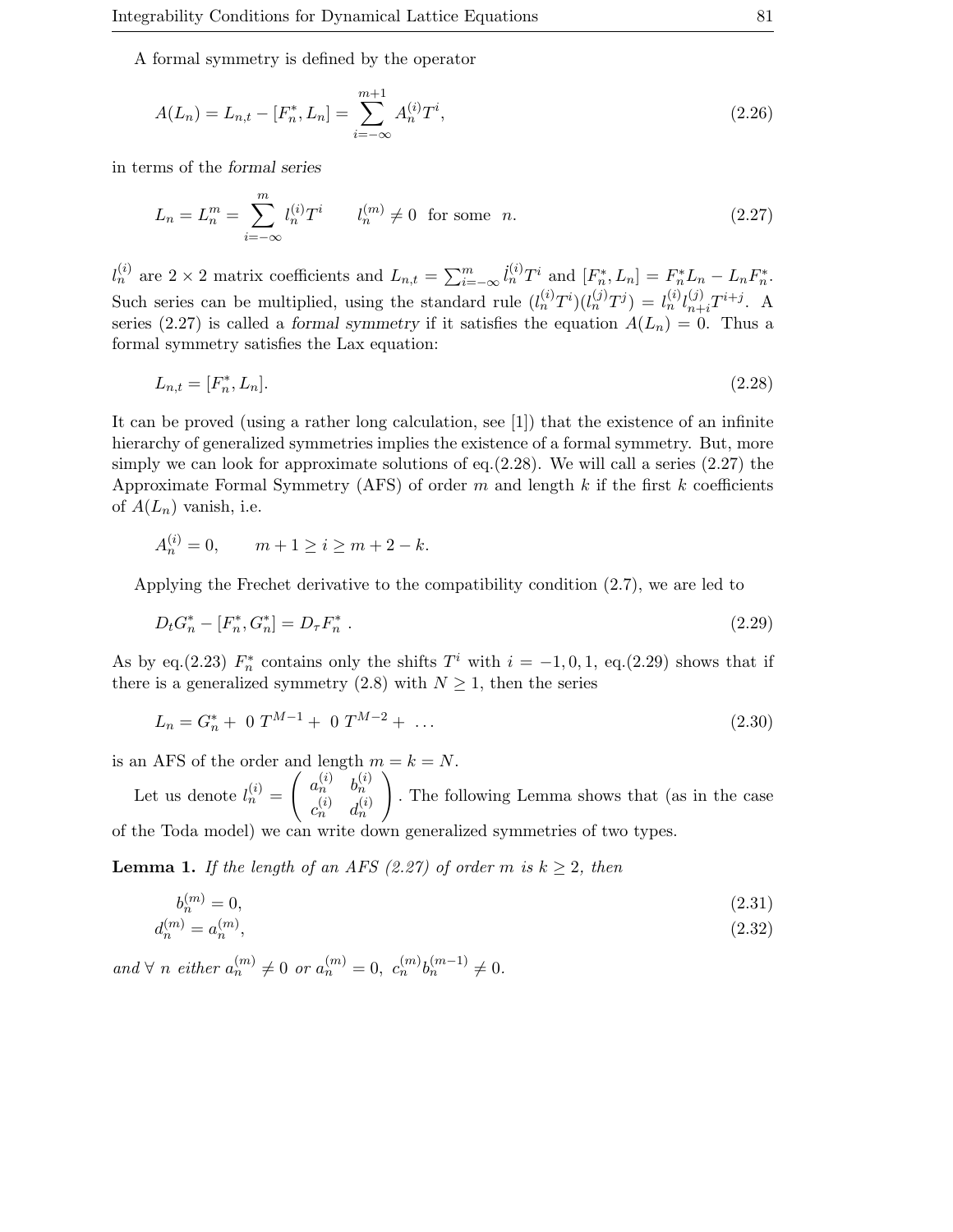**Proof.** From eq.(2.26) it follows that the condition  $A_n^{(m+1)} = 0$  implies  $F_n^{(1)} l_{n+1}^{(m)} = l_{n+1}^{(m)} l_{n+1}^{(m)}$  $l_n^{(m)}F_{n+m}^{(1)}$  and gives two relations. The first of them is

$$
\alpha_n a_{n+1}^{(m)} = d_n^{(m)} \alpha_{n+m} \tag{2.33}
$$

where  $\alpha_n$ , defined in eq.(2.25), due to condition (1.2), cannot be zero for any n. The second is  $\alpha_n b_{n+1}^{(m)} = 0$  and implies eq.(2.31). The condition  $A_n^{(m)} = 0$  gives the matrix equation

$$
l_{n,t}^{(m)} - F_n^{(1)} l_{n+1}^{(m-1)} - F_n^{(0)} l_n^{(m)} + l_n^{(m)} F_{n+m}^{(0)} + l_n^{(m-1)} F_{n+m-1}^{(1)} = 0.
$$
 (2.34)

The elements of the right upper corner of the matrix equation (2.34) provide us with eq. $(2.32)$ , and eq. $(2.33)$  takes the form:

$$
\alpha_n a_{n+1}^{(m)} = a_n^{(m)} \alpha_{n+m} \tag{2.35}
$$

As  $\alpha_n$  cannot be zero, one has only two possibilities:  $a_n^{(m)} \neq 0$  for any n and in this case  $a_n^{(m)}$ , solution of eq.(2.35), is written in terms of  $\alpha_{n+j}$ , and the AFS will be denoted as an *AFS* of the 1st type or  $a_n^{(m)} = 0$ . In the second case, we use the diagonal elements of eq. $(2.34)$  and get

$$
c_n^{(m)} = \alpha_n b_{n+1}^{(m-1)} = b_n^{(m-1)} \alpha_{n+m-1} . \tag{2.36}
$$

One can see that again there are only two possibilities  $b_n^{(m-1)} \neq 0$  or  $b_n^{(m-1)} = 0$  for all n. The first case corresponds to what we will denote as *an AFS of the 2nd type*. The last case is impossible because in this case we would have also  $c_n^{(m)} = 0$  for any n, but this is in contradiction with the condition (2.27) for  $l_n^{(m)}$ .

So, as in the case of the Toda lattice model (see for example  $eq.(2.12)$ ), all known integrable lattice equations of the form (1.1) are such that their generalized symmetries generate for any order  $m \geq 1$  two AFS, one of each type. In order to make theory simpler, we will assume that our equations (1.1, 1.2) have this symmetry structure. It should be remarked that the same integrability conditions we are going to obtain under this hypothesis, could be derived using only one generalized symmetry of high enough order. However, in this case the calculation would be more complicate (cf. [9]).

Integrability conditions are obtained, calculating coefficients of 1st type AFS starting from the Lax equation (2.28). A 2nd type AFS leads to the same conditions, as will be shown in Proposition 1. Generalized symmetries provide us with AFS such that  $m = k$ , and we can formulate the following Proposition for an AFS of this kind.

**Proposition 1.** If  $L_n$  is a 2nd type AFS such that  $m = k \geq 2$ , then  $(L_n)^2$  is an AFS of the 1st type of order  $2m - 1$  and length  $m - 1$ .

**Proof.** Let us consider the first two coefficients of the series

$$
(L_n)^2 = l_n^{(m)} l_{n+m}^{(m)} T^{2m} + (l_n^{(m)} l_{n+m}^{(m-1)} + l_n^{(m-1)} l_{n+m-1}^{(m)}) T^{2m-1} + \dots
$$
\n(2.37)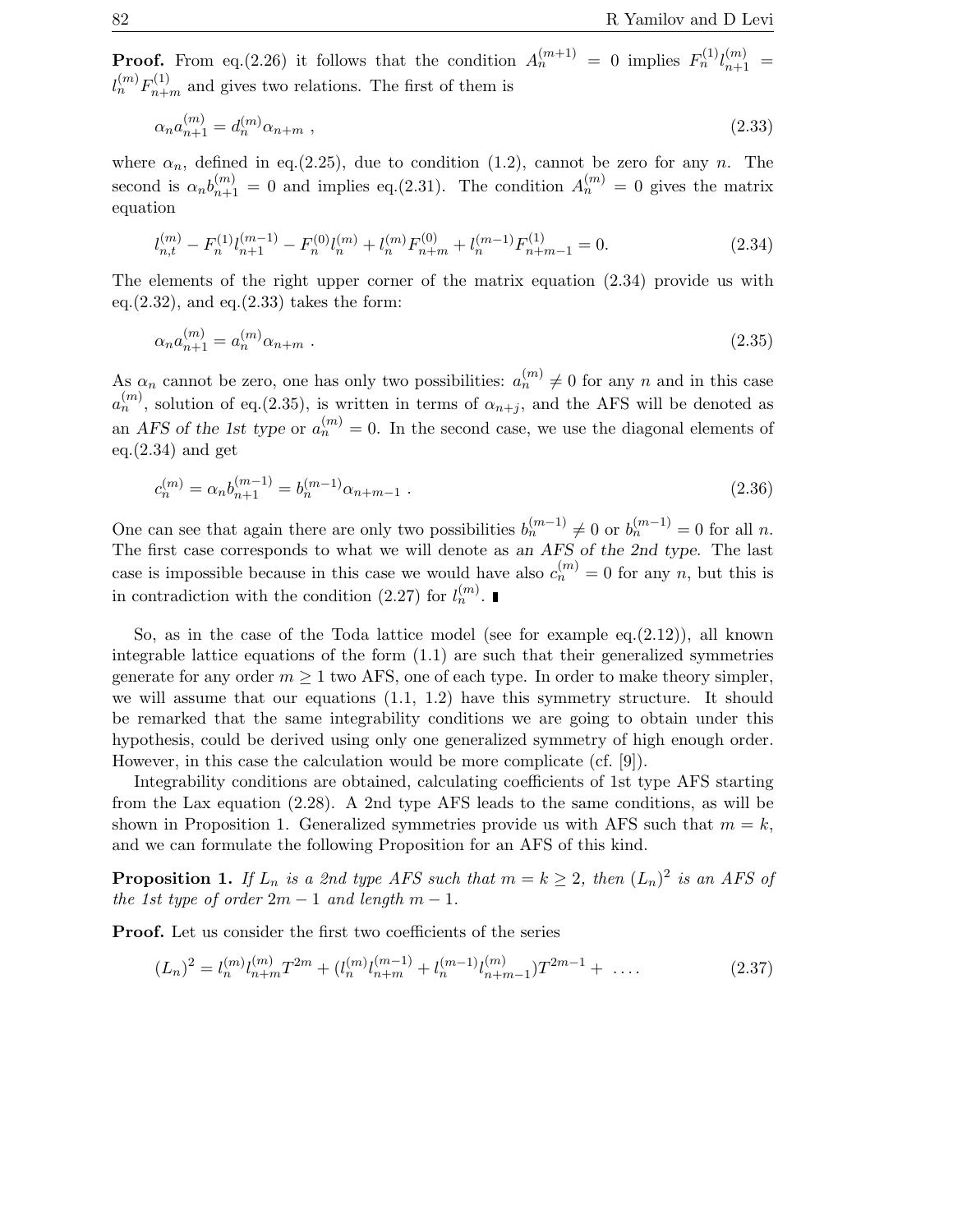Using eq.  $(2.36)$ , one can see that the first coefficient in eq.  $(2.37)$  vanishes, and the second one has the form of the leading coefficient of a 1st type AFS. The formula

$$
A(L_n\hat{L}_n) = A(L_n)\hat{L}_n + L_nA(\hat{L}_n)
$$
\n
$$
(2.38)
$$

shows that  $(L_n)^2$  will be an AFS of the order  $2m - 1$ . As  $m = k \geq 2$ , the series  $A(L_n)$ is of the first order, i.e.  $A(L_n) = \sum_{i=-\infty}^{1} A_n^{(i)} T^i$ . Then the right hand side of eq.(2.38) with  $\hat{L}_n = L_n$  has the order  $m + 1$ , but the order of the left hand side equals  $2m$ . The difference of those orders gives us the length  $m - 1$ .

With no loss of generality, we can derive integrability conditions using only 1st type AFS of the first order with arbitrary long length.

The inverse series  $(L_n)^{-1}$  is found using the standard definition

$$
L_n(L_n)^{-1} = (L_n)^{-1}L_n = E, \qquad (L_n)^{-1} = \sum_{i=-\infty}^{\widetilde{m}} \widetilde{l}_n^{(i)} T^i,
$$

where E is the unit matrix operator. In the case of 1st type AFS (2.27),  $\tilde{m} = -m$  and

$$
\tilde{l}_n^{(-m)} = (l_{n-m}^{(m)})^{-1}, \qquad \tilde{l}_n^{(-m-1)} = -(l_{n-m}^{(m)})^{-1} l_{n-m}^{(m-1)} (l_{n-m-1}^{(m)})^{-1}, \ \ldots \ .
$$

Inverse series will be of 1st type AFS again with the order  $\tilde{m} = -m$  and the same length  $\tilde{k} = k$ . This can be easily checked starting from  $A(L_n^{-1}) = -L_n^{-1}A(L_n)L_n^{-1}$ . Using the invertibility and formula (2.38), one easily proves the following Proposition, formulated for an AFS with  $m = k$ .

**Proposition 2.** If  $L_n$  and  $\hat{L}_n$  are 1st type AFS with orders and lengths such that  $m =$  $k \geq 1$  and  $\widehat{m} = \widehat{k} = k + 1$ , respectively, then the series  $\widetilde{L}_n = (L_n)^{-1} \widehat{L}_n$  is a 1st type AFS with order  $\widetilde{m} = 1$  and length  $\widetilde{k} = k$ .

Starting from generalized symmetries, we have obtained AFS of the first order. Its length depends on the order of the symmetries and can be arbitrarily long. Such AFS symplify the calculations necessary to derive integrability conditions. Moreover, in this case the resulting conditions will not depend on the order of the generalized symmetries.

**Theorem 1.** The existence of 1st type AFS of order  $m = 1$  and length  $k \geq 3$  implies the following conditions:

$$
\dot{p}_n^{(i)} = (T - 1) q_n^{(i)}, \qquad i = 1, 2, 3,
$$
\n<sup>(C1)</sup>

$$
p_n^{(1)} = \log \frac{\partial f_n}{\partial u_{n+1}}, \qquad p_n^{(2)} = \mu \left( 2q_n^{(1)} + \frac{\partial f_n}{\partial u_n} \right),
$$
  

$$
p_n^{(3)} = 2\mu q_n^{(2)} + 2n\mu p_n^{(2)} + \frac{1}{4} (p_n^{(2)})^2 + \mu^2 \left( \frac{1}{4} \left( \frac{\partial f_n}{\partial u_n} \right)^2 - \frac{1}{2} \left( \frac{\partial f_n}{\partial u_n} \right)_t + \frac{\partial f_n}{\partial u_n} \right),
$$

where  $q_n^{(i)}$  are some restricted functions, and  $\mu = \mu(t) \neq 0$ .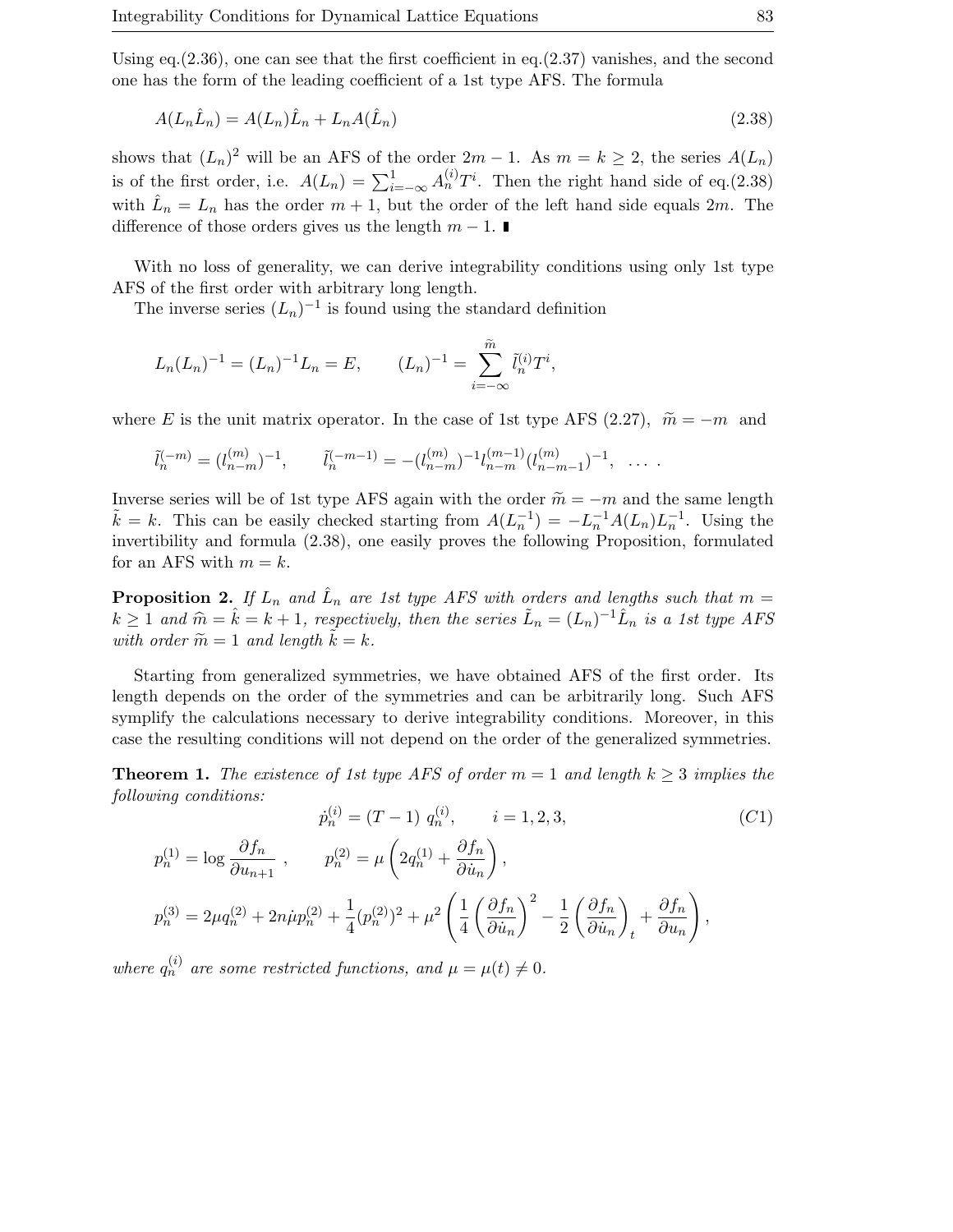**Proof.** The existence of a 1st type AFS,  $L_n$  of order 1 and lenght  $k \geq 3$ , enables one to use the first three conditions of  $A(L_n) = 0$ , i.e. we can require that  $A_n^{(2)} = A_n^{(1)} = A_n^{(0)} = 0$ . We already know that the leading term of  $L_n$  (as  $L_n$  is of the 1st type) is given by

$$
l_n^{(1)} = \begin{pmatrix} a_n^{(1)} & 0 \\ c_n^{(1)} & a_n^{(1)} \end{pmatrix}, \qquad a_n^{(1)} \neq 0 \ \forall \ n .
$$

We also may use eq. (2.35) with  $m = 1$  and the results presented in Appendix A to show that

$$
\frac{a_{n+1}^{(1)}}{\alpha_{n+1}} = \frac{a_n^{(1)}}{\alpha_n} = \mu^2(t) \neq 0.
$$
\n(2.39)

Redefining  $L_n \to \mu^2 L_n$ , eq.(2.26) reads

$$
\hat{A}(L_n) = L_{n,t} + \theta(t)L_n - [F_n^*, L_n] = \sum_{i=-\infty}^2 \hat{A}_n^{(i)} T^i, \qquad \theta = 2\mu'/\mu.
$$
\n(2.40)

The three first coefficients  $\hat{A}_n^{(i)}$  are equal to zero, and instead of eq.(2.39) we have  $a_n^{(1)} = \alpha_n$ .

The condition  $\hat{A}_n^{(1)} = 0$  gives:

$$
\dot{\alpha}_n - c_n^{(1)} + \alpha_n(\theta + b_n^{(0)}) = 0,\t\t(2.41)
$$

$$
\dot{\alpha}_n + c_n^{(1)} + \alpha_n(\theta - b_{n+1}^{(0)} + \gamma_{n+1} - \gamma_n) = 0,
$$
\n(2.42)

$$
\dot{c}_n^{(1)} + c_n^{(1)}(\theta - \gamma_n) + \alpha_n(\beta_{n+1} - \beta_n + d_n^{(0)} - a_{n+1}^{(0)}) = 0,\tag{2.43}
$$

with the functions  $\alpha_n$ ,  $\beta_n$ ,  $\gamma_n$  defined in eq.(2.25). The sum of eqs.(2.41, 2.42) divided by  $\alpha_n$  read

$$
2(\log \alpha_n)_t = (T-1)(b_n^{(0)} - \gamma_n - 2n\theta).
$$

So condition (C1) with  $i = 1$  is satisfied, and

$$
b_n^{(0)} = 2q_n^{(1)} + \gamma_n + 2n\theta. \tag{2.44}
$$

 $c_n^{(1)}$  follows from eq.(2.41):

$$
\frac{c_n^{(1)}}{\alpha_n} = (T+1)q_n^{(1)} + \gamma_n + (2n+1)\theta.
$$
\n(2.45)

The elements of the right upper corner of the equation  $\hat{A}_n^{(0)} = 0$  provide us with the relation:

$$
\dot{b}_n^{(0)} + b_n^{(0)}(\theta + \gamma_n) + a_n^{(0)} - d_n^{(0)} = 0.
$$
\n(2.46)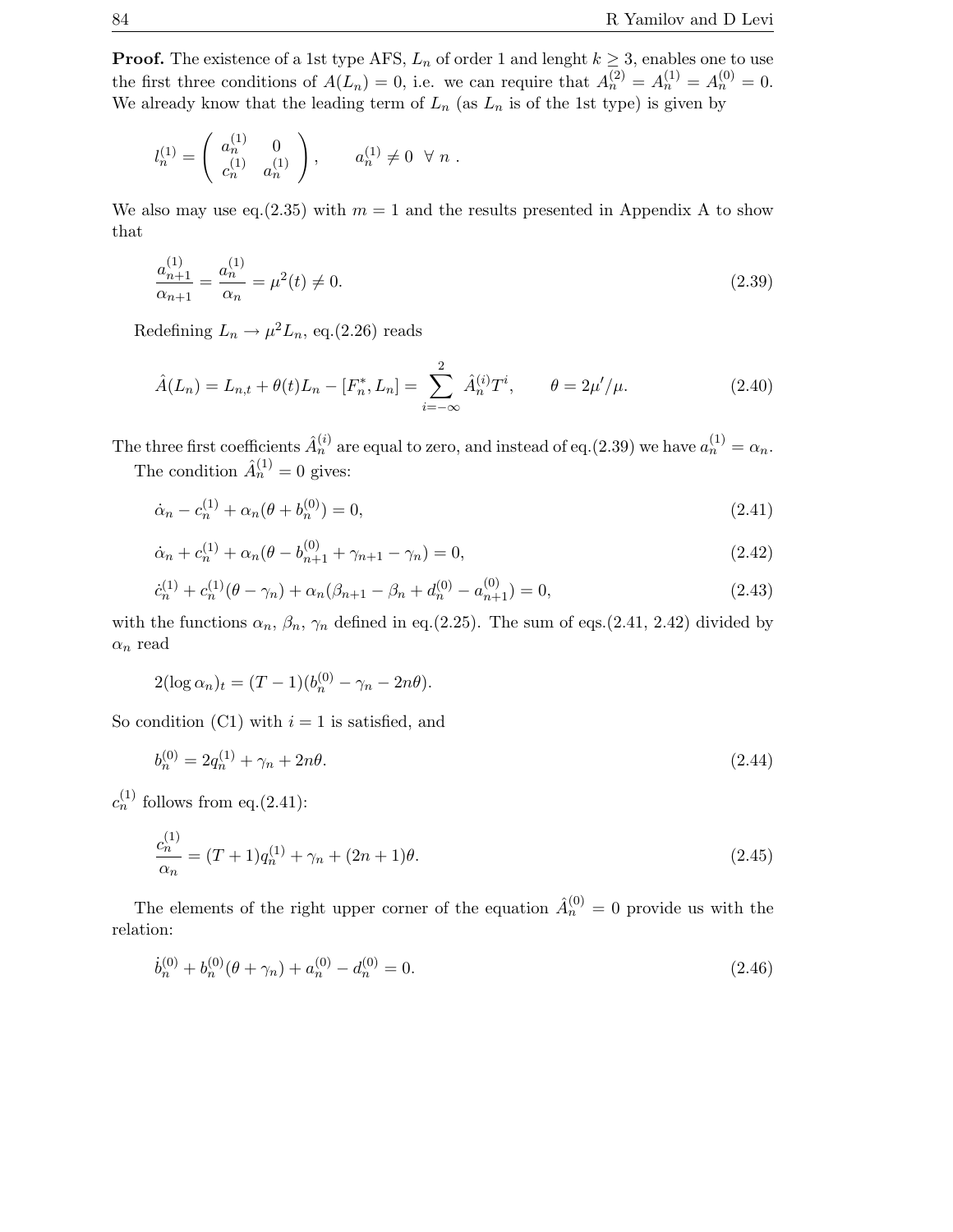Let us rewrite eq.(2.43) divided by  $\alpha_n$  as

$$
\left(\frac{c_n^{(1)}}{\alpha_n}\right)_t + \frac{c_n^{(1)}}{\alpha_n}(\theta - \gamma_n + (\log \alpha_n)_t) + d_n^{(0)} - a_{n+1}^{(0)} + (T - 1)\beta_n = 0.
$$
\n(2.47)

From eqs.(2.44, 2.45) and condition (C1) with  $i = 1$ , we find that the sum of eqs.(2.46, 2.47) reads

$$
2\dot{\varphi}_n + \theta \varphi_n = (T - 1)(a_n^{(0)} - q_{n,t}^{(1)} - (q_n^{(1)})^2 - 2n\theta q_n^{(1)} - \beta_n - c_n(t)),
$$
\n(2.48)

with

$$
\varphi_n = 2q_n^{(1)} + \gamma_n , \qquad (T-1)c_n = (4n+1)(\theta' + \theta^2).
$$

Multiplying eq.(2.48) by  $\mu$ , we see that also the condition (C1) with  $i = 2$  is satisfied. From eqs.(2.46, 2.48), one gets  $a_n^{(0)}$  and  $d_n^{(0)}$  in terms of  $q_n^{(2)}$ . In such a way we will get formulae analogous to eqs.(2.44, 2.45), but more complicated.

Let us consider the sum of the diagonal elements of the equation  $\hat{A}_n^{(0)} = 0$ . It can be expressed in the form:

$$
(a_n^{(0)} + d_n^{(0)})_t + \theta(a_n^{(0)} + d_n^{(0)}) = (T - 1)(b_n^{(-1)}\alpha_{n-1}) \sim 0,
$$

the equivalence relation being defined in Appendix A. Multiplying by  $\mu^2$ , we see that  $(\mu^2(a_n^{(0)}+d_n^{(0)}))_t \sim 0$ . This conserved density  $\mu^2(a_n^{(0)}+d_n^{(0)})$  is equivalent to  $2p_n^{(3)}$ .

#### **2.3 Formal conserved densities**

Now we derive some additional integrability conditions by requiring the existence of local conservation laws. The theory is very similar to the one of Section 2.2, and we briefly discuss the main points of it, comparing the results with those of that Section.

In Section 2.1 we gave the definition of local conservation laws (2.17) and of their order. Applying the operator  $\delta/\delta U_n$  introduced in eq.(2.19) to eq.(2.17), we obtain

$$
\delta \dot{p}_n / \delta U_n = 0,\tag{2.49}
$$

and eq.(2.49) can be written in the form:

$$
(D_t + F_n^{*\dagger})H_n = 0 \tag{2.50}
$$

Here  $D_t$  is the operator of total time differentiation (2.5),  $H_n$  is the formal variational derivative (2.19) of the conserved density  $p_n$ , and  $F_n^*$  is the transposed of the Frechet derivative  $F_n^*$ , defined by

$$
F_n^{* \dagger} = \sum_{i=-1}^1 \left( \frac{\partial F_{n+i}}{\partial U_n} \right)^{\dagger} T^i = (F_{n+1}^{(-1)})^{\dagger} T + (F_n^{(0)})^{\dagger} + (F_{n-1}^{(1)})^{\dagger} T^{-1},
$$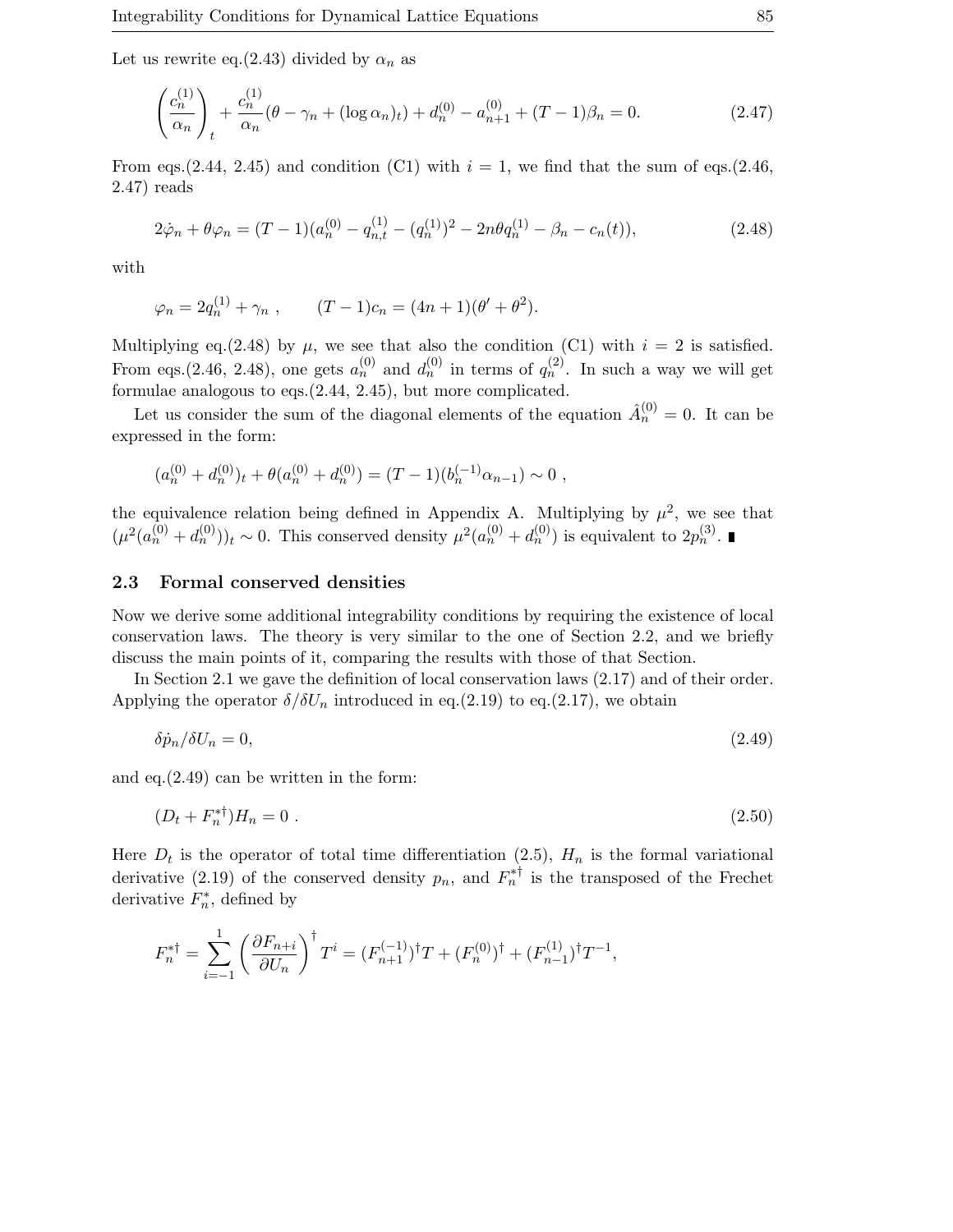where  $F_{n+i}^{(j)}$  have been defined in eq.(2.23), and <sup>†</sup> denotes matrix transposition. One gets

$$
F_n^{* \dagger} = \tilde{F}_n^{(1)} T + \tilde{F}_n^{(0)} + \tilde{F}_n^{(-1)} T^{-1},
$$

where the coefficients  $\tilde{F}^i_n$  are given by

$$
\tilde{F}_n^{(1)}=\left(\begin{array}{cc} 0 & \delta_{n+1} \\ 0 & 0 \end{array}\right),\quad \tilde{F}_n^{(0)}=\left(\begin{array}{cc} 0 & \beta_n \\ 1 & \gamma_n \end{array}\right),\quad \tilde{F}_n^{(-1)}=\left(\begin{array}{cc} 0 & \alpha_{n-1} \\ 0 & 0 \end{array}\right)
$$

with  $\alpha_n$ ,  $\beta_n$ ,  $\gamma_n$ ,  $\delta_n$  given by eq.(2.25).

Let us note that the compatibility condition (2.7) can be rewritten as an equation for the right hand side  $G_n$  of the generalized symmetry:

$$
(D_t - F_n^*)G_n = 0 \t\t(2.51)
$$

and this equation is very similar to eq.(2.50).

In Section 2.2, instead of solving eq.(2.7) for the symmetries, we considered the formal symmetry  $L_n$ , defined by the equation  $A(L_n) = 0$ , where  $A(L_n)$  is defined by eq.(2.26)). Here, instead of solving eq.(2.50) for the variational derivative of a conserved density, we consider the formal conserved density. A formal conserved density will be a solution  $S_n$ of the equation  $B(S_n) = 0$ , where

$$
B(S_n) = S_{n,t} + S_n F_n^* + F_n^{* \dagger} S_n = \sum_{i=-\infty}^{m+1} B_n^{(i)} T^i,
$$
\n(2.52)

with

$$
S_n = \sum_{i=-\infty}^{m} S_n^{(i)} T^i, \qquad S_n^{(m)} \neq 0 \text{ for some } n,
$$
\n(2.53)

and  $B_n^{(i)}$ ,  $S_n^{(i)}$  2 × 2 matrices. We will consider approximate solutions of the equation  $B(S_n) = 0$  which will be called Approximate Conserved Densities (ACD). The series  $S_n$ , given by eq.(2.53), is an ACD of order m and length k if the first k coefficients  $B_n^{(i)}$  of the series  $B(S_n)$  vanish.

After applying the operation  $*$  to eq. $(2.50)$ , one obtains

$$
B(H_n^*) = \sum_{i=-2}^{2} \widetilde{H}_n^{(i)} T^i,
$$
\n(2.54)

where  $\widetilde{H}_n^{(i)}$  are some matrix coefficients which form is not essential. The series

$$
S_n = H_n^* + 0 \ T^{-m-1} + 0 \ T^{-m-2} + \dots \tag{2.55}
$$

is of the order  $m$  (see formula  $(2.20)$  and the definition of the Frechet derivative  $(2.22)$ , 2.8)). For this reason, eq.(2.54) shows that, if  $p_n$  is a conserved density of order  $m \geq 2$ ,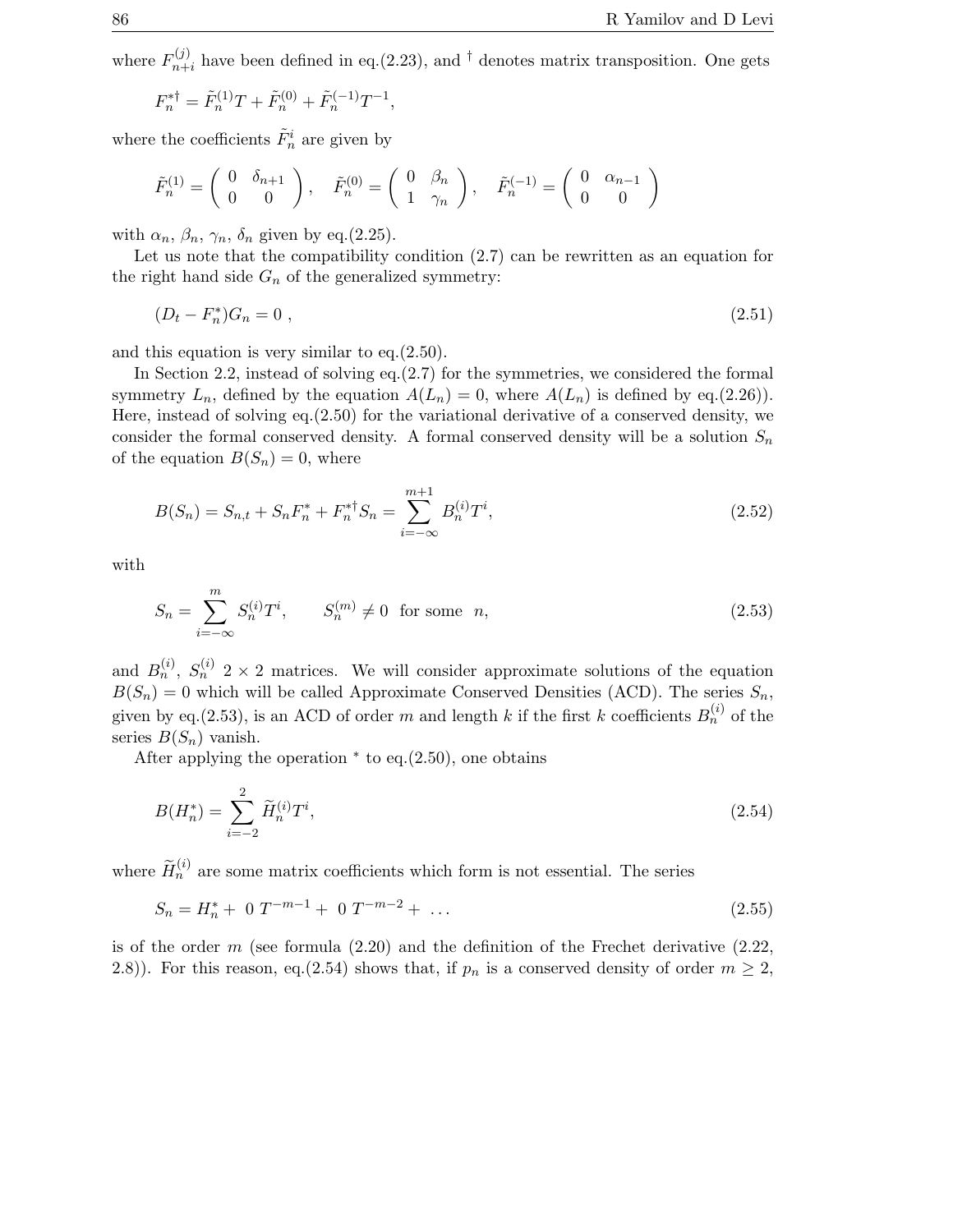then the series (2.55) is an ACD of order m and length  $k = m - 1$ . So, starting from a local conservation law  $(2.17)$ , using the formal variational derivative  $(2.19)$  we get an ACD  $(2.55)$  (cf. with eq. $(2.30)$ ).

Introducing the following notation for the coefficients of an ACD (2.53):

$$
S_n^{(i)} = \begin{pmatrix} \alpha_n^{(i)} & \beta_n^{(i)} \\ \gamma_n^{(i)} & \delta_n^{(i)} \end{pmatrix},
$$

one can prove, as in Lemma 1, that if the length of an ACD is  $k \geq 2$ , then

$$
\delta_n^{(m)} = 0, \qquad \gamma_n^{(m)} = -\beta_n^{(m)}, \tag{2.56}
$$

and two cases only are possible:

1st type ACD: 
$$
\beta_n^{(m)} \neq 0 \quad \forall n
$$
,  
2nd type ACD:  $\beta_n^{(m)} = 0$ ,  $\alpha_n^{(m)} \delta_n^{(m-1)} \neq 0 \quad \forall n$ .

For all known integrable equations of the form  $(1.1)$  and for any order  $m \geq 1$ , the existence of local conservation laws generate two ACD of length m−1, one of each types (see example  $eq.(2.21)$ ). In order to obtain here additional integrability conditions, we assume the same should be true for the conservation laws.

As it has been already said, the integrability conditions (C1) can be derived, using only one generalized symmetry of high enough order. To get all five conditions, we could use a generalized symmetry and a conservation law of high enough order (with no connection between the simmetry and the conservation law and no restriction for the type and order) or a pair of local conservation laws. However, in such a case, the calculations would be more complicate. So we use the following scheme.

Given an ACD  $S_n$  and an AFS  $L_n$ , one obtains another ACD by considering their product  $S_nL_n$ , as

$$
B(S_n L_n) = B(S_n) L_n + S_n A(L_n) .
$$
\n(2.57)

If the ACD  $S_n$  is of the 2nd type of order  $m_1$  and length  $k_1$ , and the AFS  $L_n$  is also of 2nd type of order  $m_2$  and length  $k_2 > k_1$ , then the new ACD  $S_nL_n$  will be of the 1st type, of order  $m = m_1 + m_2 - 1$  and length  $k = k_1 - 1$ . This shows that any ACD of 2nd type can be reduced to one of the 1st type.

Let us consider a 1st type ACD  $S_n$  of order  $m \geq 2$  and length  $m-1$  and an AFS  $L_n$ of the 1st type of order 1 and length greater than  $m-1$  (see Proposition 2). It is easy to verify that  $S_n L_n^{1-m}$  is a new ACD of the 1st type of order 1 and length  $m-1$  (see eqs.(2.38, 2.57)). We will use such an ACD for deriving additional integrability conditions. As the ACD is of 1st order, those conditions will not depend on orders of local conservation laws.

**Theorem 2.** If there exists an ACD of the 1st type of order  $m = 1$  and length  $k \geq 2$ , then we must have

$$
r_n^{(i)} = (T - 1)s_n^{(i)}, \qquad i = 1, 2,
$$
\n<sup>(C2)</sup>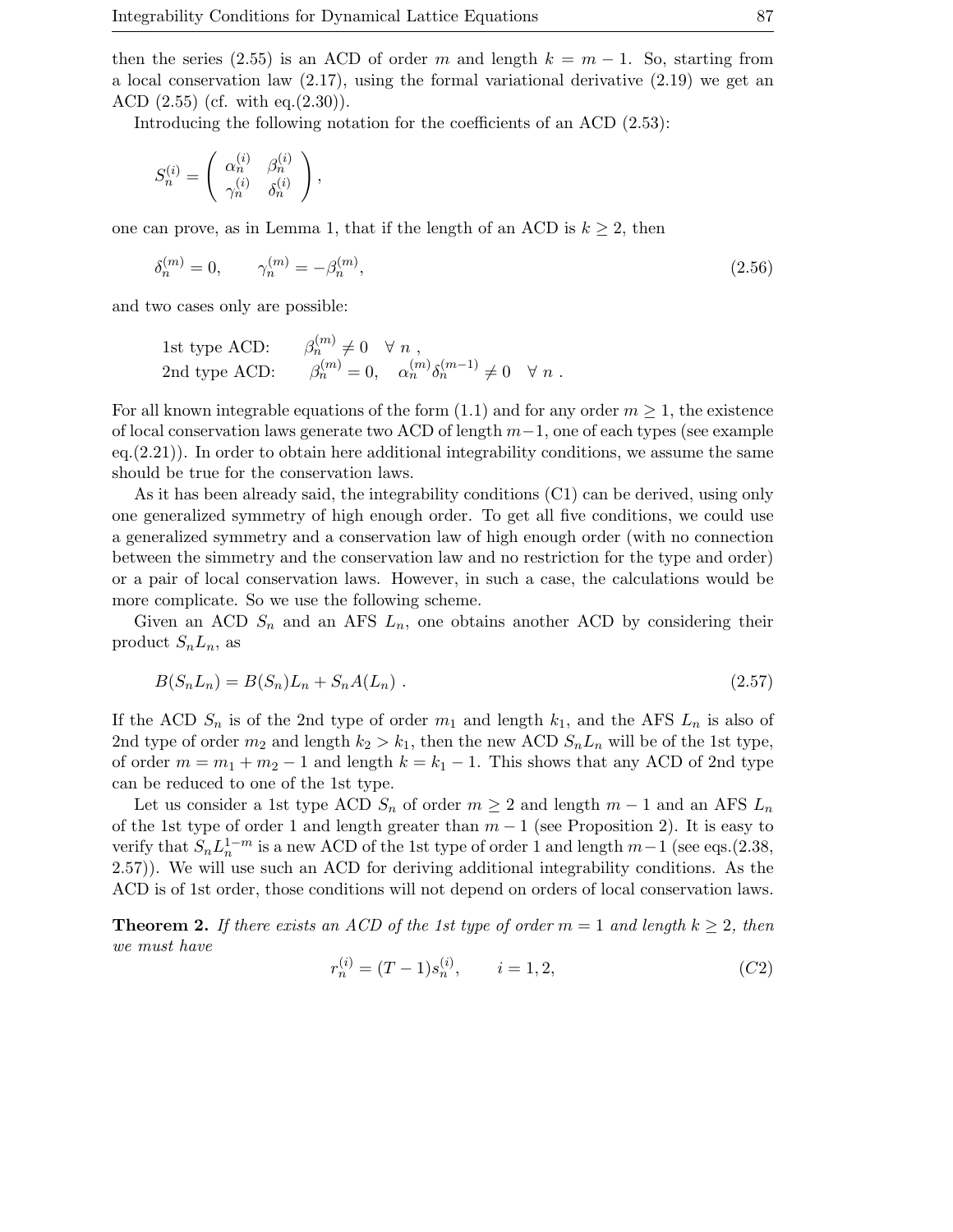$$
r_n^{(1)} = \log\left(\frac{\partial f_n}{\partial u_{n+1}}/\frac{\partial f_n}{\partial u_{n-1}}\right), \qquad r_n^{(2)} = \dot{s}_n^{(1)} + \frac{\partial f_n}{\partial \dot{u}_n} ,
$$

where  $s_n^{(i)}$  are some restricted functions.

**Proof.** As  $S_n$  is an ACD of the 1st type with  $m = 1$ , after defining  $\beta_n^{(1)} = -\gamma_n^{(1)} = \varphi_n \neq 0$ , we have

$$
S_n^{(1)} = \left( \begin{array}{cc} \alpha_n^{(1)} & \varphi_n \\ -\varphi_n & 0 \end{array} \right).
$$

The equation:

$$
B_n^{(2)} = S_n^{(1)} F_{n+1}^{(1)} + \tilde{F}_n^{(1)} S_{n+1}^{(1)} = 0
$$

obtained from eq.(2.52) with  $m = 1$ , gives the relation

$$
\varphi_{n-1}\alpha_n = \delta_n \varphi_n \;, \tag{2.58}
$$

with  $\alpha_n$ ,  $\delta_n$  defined by eq.(2.25). Than one can see that

$$
r_n^{(1)} = \log\left(\frac{\alpha_n}{\delta_n}\right) = (T - 1)(\log \varphi_{n-1}) \sim 0,
$$

i.e the first condition of (C2) is satisfied. We can define  $s_n^{(1)} = \log \varphi_{n-1}$ , where  $s_n^{(1)}$  is the next istad function defined by (C3) with  $i = 1$ restricted function defined by  $(C2)$  with  $i = 1$ .

Let us consider the second equation,  $B_n^{(1)} = 0$ . The difference of the right upper and left lower corner elements divided by  $\varphi_n$  gives

$$
\Omega_n = 2(\log \varphi_n)_t + \gamma_{n+1} + \gamma_n + \frac{\delta_{n+1}}{\varphi_n} \delta_{n+1}^{(0)} - \frac{\alpha_n}{\varphi_n} \delta_n^{(0)} = 0.
$$
\n(2.59)

Using eqs.(2.58, 2.59),  $\Omega_n$  can be written as

$$
\Omega_n = 2s_{n+1,t}^{(1)} + (T+1)\gamma_n + (T-1)\frac{\delta_n \delta_n^{(0)}}{\varphi_{n-1}} \sim 2(s_{n,t}^{(1)} + \gamma_n) = 2r_n^{(2)}.
$$

This shows that  $r_n^{(2)} \sim 0$ , i.e. the second condition of (C2) is satisfied as well.

#### **2.4** Discussion of the integrability conditions (C1, C2)

Let us discuss here some consequences of the integrability conditions  $(C1, C2)$  which will be useful for classifying equations and checking their integrability. In particular, we will present the explicit form of the integrability conditions, and at the end we will consider the particularly important case of equation (1.1) with  $f_n$  not depending on  $\dot{u}_n$ .

It is convenient to check the integrability conditions (C1, C2), taking into account eq.(A.3) of Appendix A, i.e. the fact that, if higher symmetries and conservation laws do exist, the following equalities must be valid

$$
\frac{\delta}{\delta u_n} \dot{p}_n^{(i)} = \frac{\delta}{\delta \dot{u}_n} \dot{p}_n^{(i)} = 0 \qquad (i = 1, 2, 3), \tag{2.60}
$$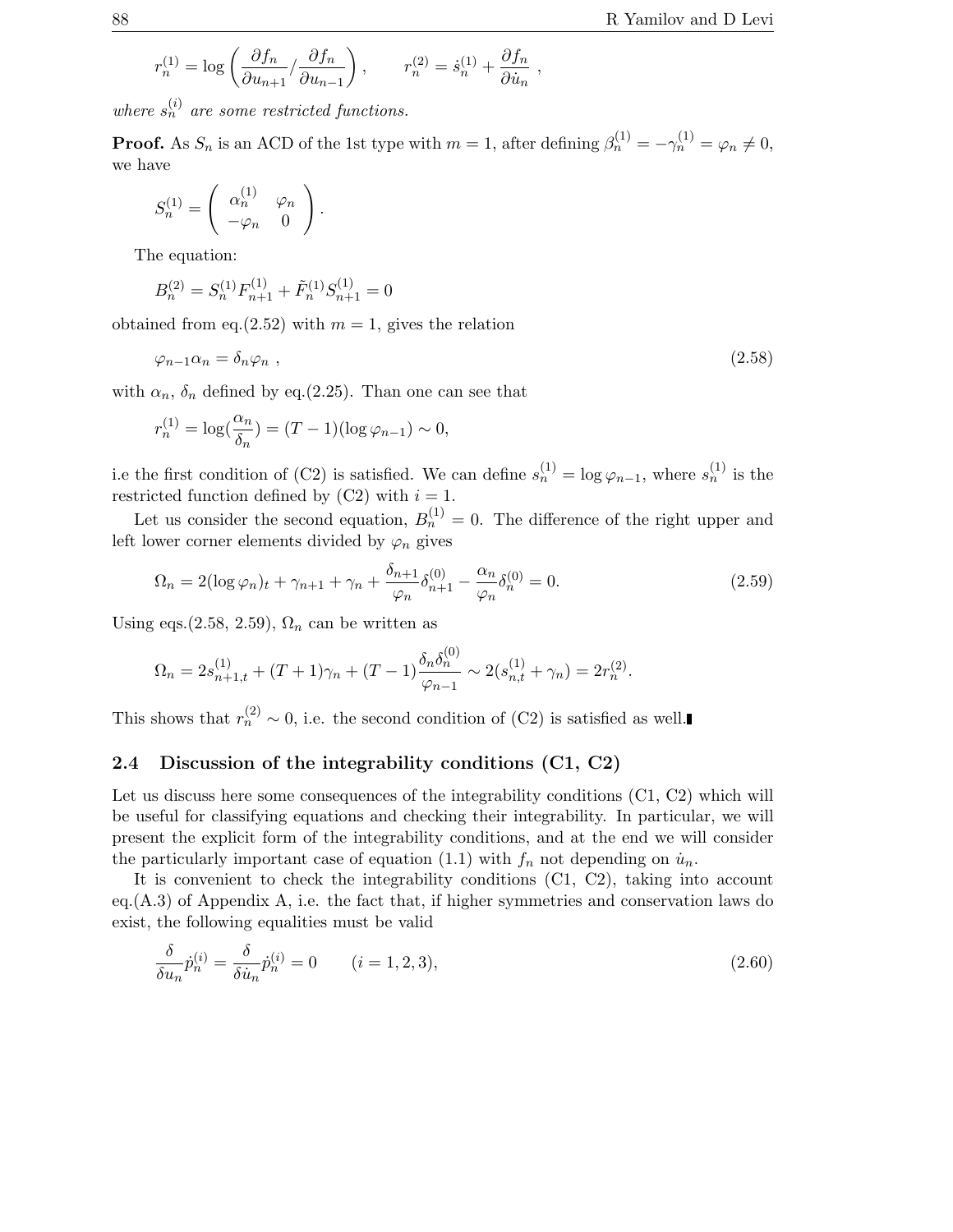Integrability Conditions for Dynamical Lattice Equations 89

$$
\frac{\delta}{\delta u_n} r_n^{(i)} = \frac{\delta}{\delta \dot{u}_n} r_n^{(i)} = 0 \qquad (i = 1, 2). \tag{2.61}
$$

From (C1, C2),  $p_n^{(1)}$  and  $r_n^{(1)}$  are defined explicitly in terms of  $f_n$  of eq.(1.1). So the conditions (2.60, 2.61) with  $i = 1$  are explicit. One only needs to apply partial derivatives and arithmetical operations, and than checks if a function is equal to zero. Such checking can be easily done by a computer.

To check eqs.(2.60, 2.61) with  $i = 2$ , we need first to find the functions  $q_n^{(1)}, s_n^{(1)}$ . It turns out that also these conditions can be written in explicit form. All partial derivatives of  $q_n^{(1)}, s_n^{(1)}$  w.r.t.  $u_{n+k}, u_{n+k}$  are found by differentiating the relations (C1, C2) with  $i = 1$ . Taking into account the form of  $p_n^{(2)}$  given in (C1), we see that only the following two terms:  $2\mu q_n^{(1)}$  and  $2\mu \partial q_n^{(1)}/\partial t$  in  $\dot{p}_n^{(2)}$  cannot be rewritten in an explicit form (cf. eq.(2.5)). However, after applying variational derivatives w.r.t.  $u_n$  or  $\dot{u}_n$ , we get an explicit expression for eq.(2.60) with  $i = 2$ . Exactly the same will happen for  $r_n^{(2)}$  given by eq. $(C2)$ .

As an example, let us consider eq.(2.61) with  $i = 2$ . The function  $r_n^{\mathfrak{u}}$  is a restricted function of the type of eq.(2.1) with  $i_1 = 1$ ,  $i_2 = -1$ ,  $j_1 = j_2 = 0$ . This means, see Appendix A, that  $r_n^{(1)}$  and  $s_n^{(1)}$  cannot depend on  $\dot{u}_{n+k}$ , and thus

$$
s_n^{(1)} = s_n^{(1)}(t, u_n, u_{n-1}) \tag{2.62}
$$

Consequently

$$
r_n^{(2)} = \frac{\partial s_n^{(1)}}{\partial t} + \frac{\partial s_n^{(1)}}{\partial u_n} \dot{u}_n + \frac{\partial s_n^{(1)}}{\partial u_{n-1}} \dot{u}_{n-1} + \frac{\partial f_n}{\partial \dot{u}_n} ,
$$

and differentiating eq.(C2) with  $i = 1$ , one obtains

$$
\frac{\partial s_n^{(1)}}{\partial u_n} = \frac{\partial r_{n-1}^{(1)}}{\partial u_n} , \qquad \frac{\partial s_n^{(1)}}{\partial u_{n-1}} = -\frac{\partial r_n^{(1)}}{\partial u_{n-1}} .
$$

So we have

$$
\frac{\delta r_n^{(2)}}{\delta \dot{u}_n} = \frac{\partial}{\partial u_n} (r_{n-1}^{(1)} - r_{n+1}^{(1)}) + \frac{\partial^2 f_n}{\partial \dot{u}_n^2} = 0 \tag{2.63}
$$

In this way we have obtained an explicit integrability condition. As  $r_n^{(1)}$  has no dependence on  $\dot{u}_{n+k}$ , differentiating eq.(2.63) w.r.t.  $\dot{u}_n$ , we obtain

$$
\partial^3 f_n / \partial \dot{u}_n^3 = 0 \quad \forall \ n \ . \tag{2.64}
$$

This is a very simple and general necessary condition for the integrability which implies that any integrable lattice equation of the form  $(1.1)$ ,  $(1.2)$  may have only quadratic dependence on  $\dot{u}_n$ .

Let us study the particularly important case of equations (1.1, 1.2) with  $\partial f_n/\partial \dot{u}_n = 0$ . In this case the integrability conditions can be greatly simplified. From the form of  $r_n^{(2)}$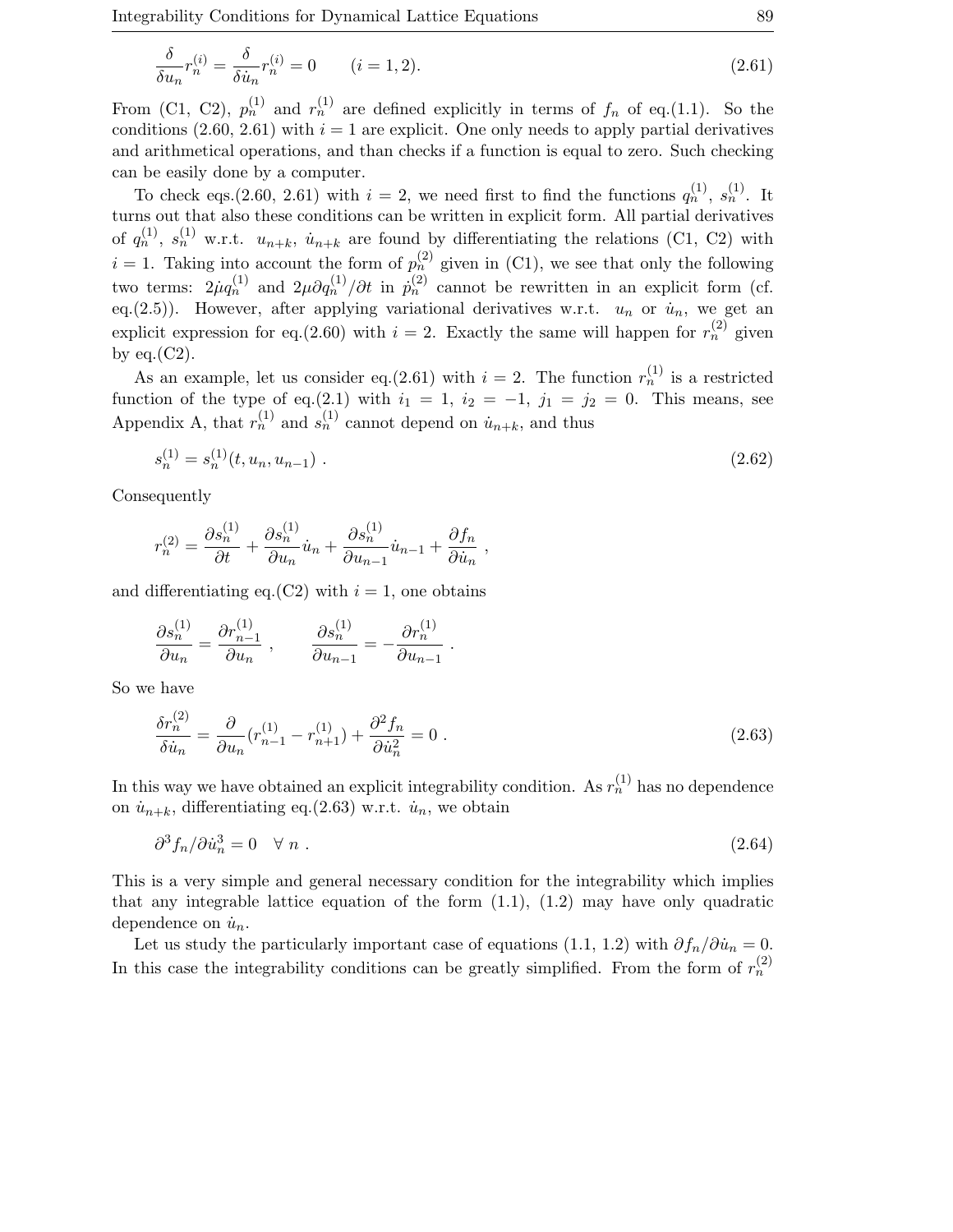and from eq.(2.62) it follows that conditions (C2) with  $i = 2$  is equivalent to  $s_n^{(1)} \sim 0$ (see eq.(A.8) of Appendix A). Also, the conserved density  $p_n^{(1)}$  of conditions (C1) do not depend of  $\dot{u}_{n+k}$ , and thus it is trivial, i.e. is a total difference:  $p_n^{(1)} = (T-1)\omega_n$ . We have  $q_n^{(1)} = \dot{\omega}_n$ , as  $\omega_n$  is defined up to an arbitrary function of t. By redefining:  $p_n^{(2)} \mapsto 2p_n^{(2)}$ and  $q_n^{(2)} \mapsto 2q_n^{(2)}$ , we can express  $p_n^{(2)}$  and  $p_n^{(3)}$  of conditions (C1) in terms of  $\omega_n$ , as stated in the following Theorem.

**Theorem 3.** When

$$
\partial f_n / \partial \dot{u}_n = 0 \tag{2.65}
$$

for any n, the integrability conditions for the lattice equations  $(1.1, 1.2)$  can be simplified and, instead of conditions (C2) with  $i = 2$  and conditions (C1) with  $i = 1$ , we have

$$
s_n^{(1)} \sim 0 , \qquad p_n^{(1)} = (T - 1) \omega_n \tag{C3}
$$

where  $\omega_n$  is a restricted function. The conserved densities  $p_n^{(2)}$  and  $p_n^{(3)}$  of conditions (C1) are replaced by

$$
p_n^{(2)} = \mu(t) \dot{\omega}_n , \qquad p_n^{(3)} = 4\mu (q_n^{(2)} + n\dot{\mu}\dot{\omega}_n) + \mu^2 \left(\dot{\omega}_n^2 + \frac{\partial f_n}{\partial u_n}\right).
$$
 (2.66)

Let us notice that we must interpret the functions  $q_n^{(i)}$ ,  $s_n^{(i)}$ ,  $\omega_n$  and  $\mu(t)$  in the same way as in all the previous integrability conditions: we have only to require the existence of those functions, such that they satisfy the conditions (C1, C2, C3). When studying a given equation, i.e. for a given function  $f_n$ , we at first define the functions  $q_n^{(i)}$ ,  $s_n^{(i)}$ ,  $\omega_n$  up to an arbitrary t - dependent integration function, i.e. up to elements of Ker( $T-1$ ). Then we have to require that some concrete t-dependent functions exist (instead of arbitrary ones) such that the conditions are satisfied.

Let us notice that the integrability conditions  $(C1, C2)$  are the same as those of the previous papers [8] and [6], where the equations and their local generalized symmetries and conservation laws had no explicit dependence on  $n$  and  $t$ . The dependence on time introduce a new function  $\mu(t)$  which, when no t dependence is allowed, reduces to a constant.

Equation (1.3) is an example of equation with  $\mu \neq 0$ . In fact,

$$
f_n = (T - 1)e^{u_n - u_{n-1}} - \alpha \dot{u}_n - 2\alpha^2 n \sim -\alpha \dot{u}_n ,
$$
\n(2.67)

 $p_n^{(1)}$  of condition (C1) has the form  $p_n^{(1)} = (T-1)u_n$  and  $q_n^{(1)} = \dot{u}_n + \beta(t)$ , where  $\beta$  is an arbitrary integration function.  $p_n^{(2)} \sim 2\mu \dot{u}_n$  and we can find its time derivative:

$$
\dot{p}_n^{(2)} \sim 2\dot{\mu}\dot{u}_n + 2\mu f_n \sim 2(\dot{\mu} - \alpha\mu)\dot{u}_n
$$

(see eqs.(A.4, 2.67)). Condition (C1) with  $i = 2$  implies  $\mu = \alpha \mu$  which shows that  $\mu \neq 0$ if  $\alpha \neq 0$ . Equation (1.3) satisfies all conditions (C1, C2). This is not surprising, as the transformation

$$
\tilde{u}_n = u_n + 2n(\alpha t - \log \alpha) , \qquad \tilde{t} = e^{-\alpha t}
$$
\n(2.68)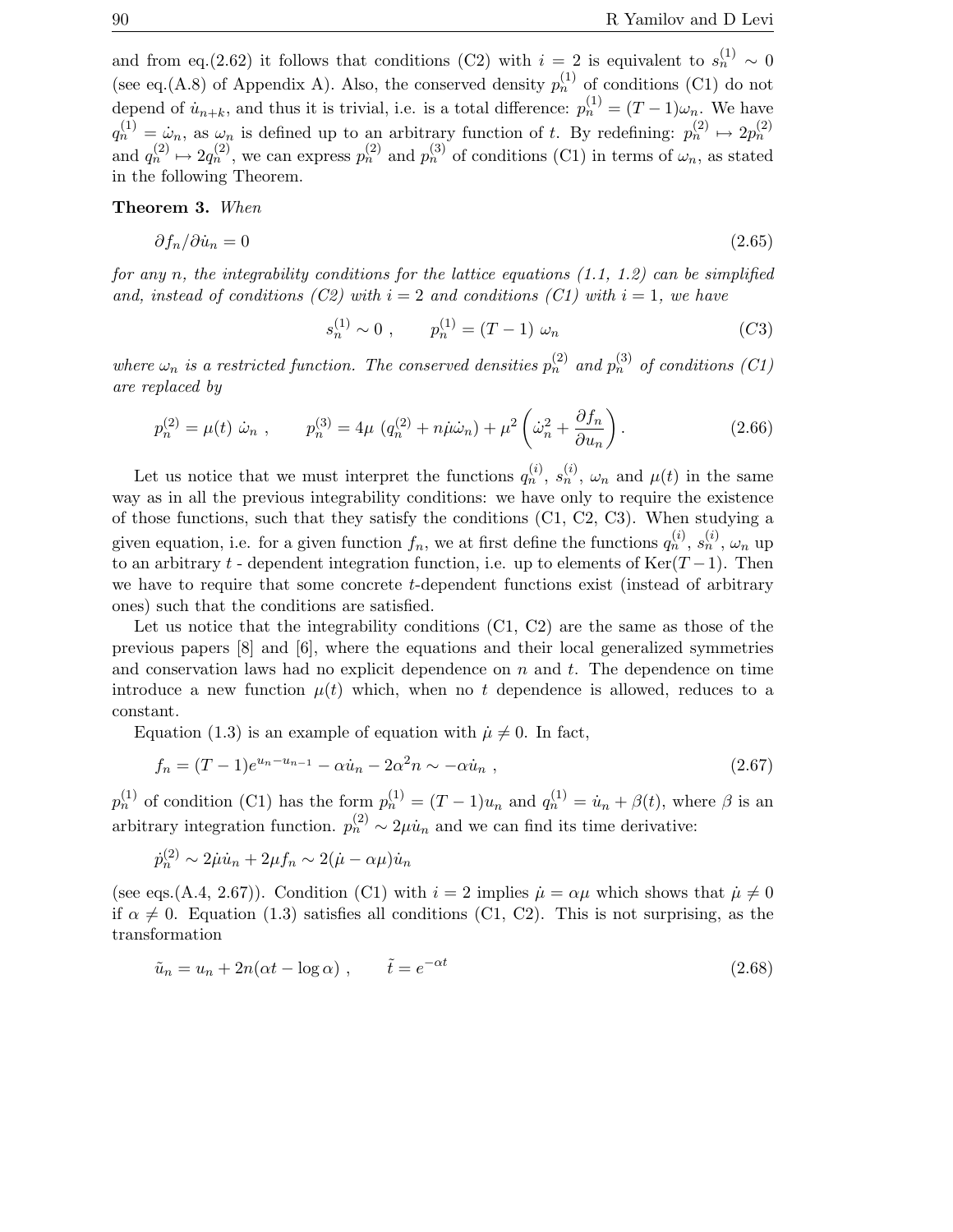reduces eq.(1.3) to the Toda lattice equation  $(2.11)$  [18]. Eq.(2.68) is a point transformations depending on n and t which do not change the integrability of eqs.  $(1.3, 2.11)$ . The two equations related by the transformations(2.68) are equivalent.

The following three lattice equations are other examples of equations which satisfy the integrability conditions (C1, C2):

$$
\ddot{u}_n = P(\dot{u}_n)(\varphi(u_{n+1} - u_n) - \varphi(u_n - u_{n-1})),
$$
  
\n
$$
\varphi'(z) = Q(\varphi(z)), \qquad P''(z) = Q''(z) = \text{const};
$$
\n(2.69)

$$
\ddot{u}_n = (R(u_n) - \dot{u}_n^2) \left( \frac{1}{u_{n+1} - u_n} - \frac{1}{u_n - u_{n-1}} \right) + \frac{R'(u_n)}{2} , \quad \frac{\partial^5 R(z)}{\partial z^5} = 0 ; \quad (2.70)
$$

$$
\ddot{u}_n = \exp(u_{n+1} - 2u_n + u_{n-1}). \tag{2.71}
$$

All the coefficients in the polynomials  $P$ ,  $Q$ ,  $R$  are arbitrary constants (which may be complex too), i.e. really eqs. $(2.69, 2.70)$  are classes of equations with many constant parameters. The Toda lattice equation (2.11) belong to the class (2.69).

Equations  $(2.69)-(2.71)$  give a complete list of equations, up to point transformations

$$
\tilde{u}_n = \sigma_n(t, u_n) \;, \qquad \tilde{t} = \theta(t), \tag{2.72}
$$

satisfying the conditions  $(C1, C2)$  in the *n*- and *t*-independent case [8]. For any fixed constant coefficients, the lattice equations  $(2.69)-(2.71)$  are integrable in the sense that have infinite hierarchies of generalized symmetries and conservation laws [6].

As a further example, let us consider two known equations with an explicit dependence on the discrete variable n which are of the form  $(1.1, 1.2)$  and are related to the Toda lattice. The first of them was considered in the paper [15] and has the form:

$$
\ddot{u}_n = a_n e^{\varrho_{n+2} u_{n+1} - \varrho_n u_n} + b_n e^{\varrho_{n+1} u_n - \varrho_{n-1} u_{n-1}} + A_n \dot{u}_n^2 + B_n \dot{u}_n + C_n ,
$$
\n(2.73)

where

$$
\varrho_n = \xi n + \zeta \neq 0 \tag{2.74}
$$

for all  $n$ , and the other coefficients are specific functions depending only on  $n$ . The second one has been found in [9]:

$$
\frac{\ddot{u}_n}{\varrho_{n+1}\varrho_n} = \exp\frac{u_{n+1} - u_n}{\varrho_{n+1}} - \exp\frac{u_n - u_{n-1}}{\varrho_n}
$$
\n(2.75)

with  $\varrho_n$  given by eq.(2.74). Both of them belong to the class

$$
\ddot{u}_n = \alpha_n(t) e^{\beta_n(t)u_{n+1} + \gamma_n(t)u_n} + \phi_n(t, \dot{u}_n, u_n, u_{n-1}), \qquad (2.76)
$$

with  $\alpha_n\beta_n \neq 0$ . Applying the conditions (C1) with  $i = 1$  to eq.(2.76), one easily can check that

$$
p_{n,t}^{(1)} \sim (\beta_{n-1} + \gamma_n) \dot{u}_n + (\beta'_{n-1} + \gamma'_n) u_n \sim 0
$$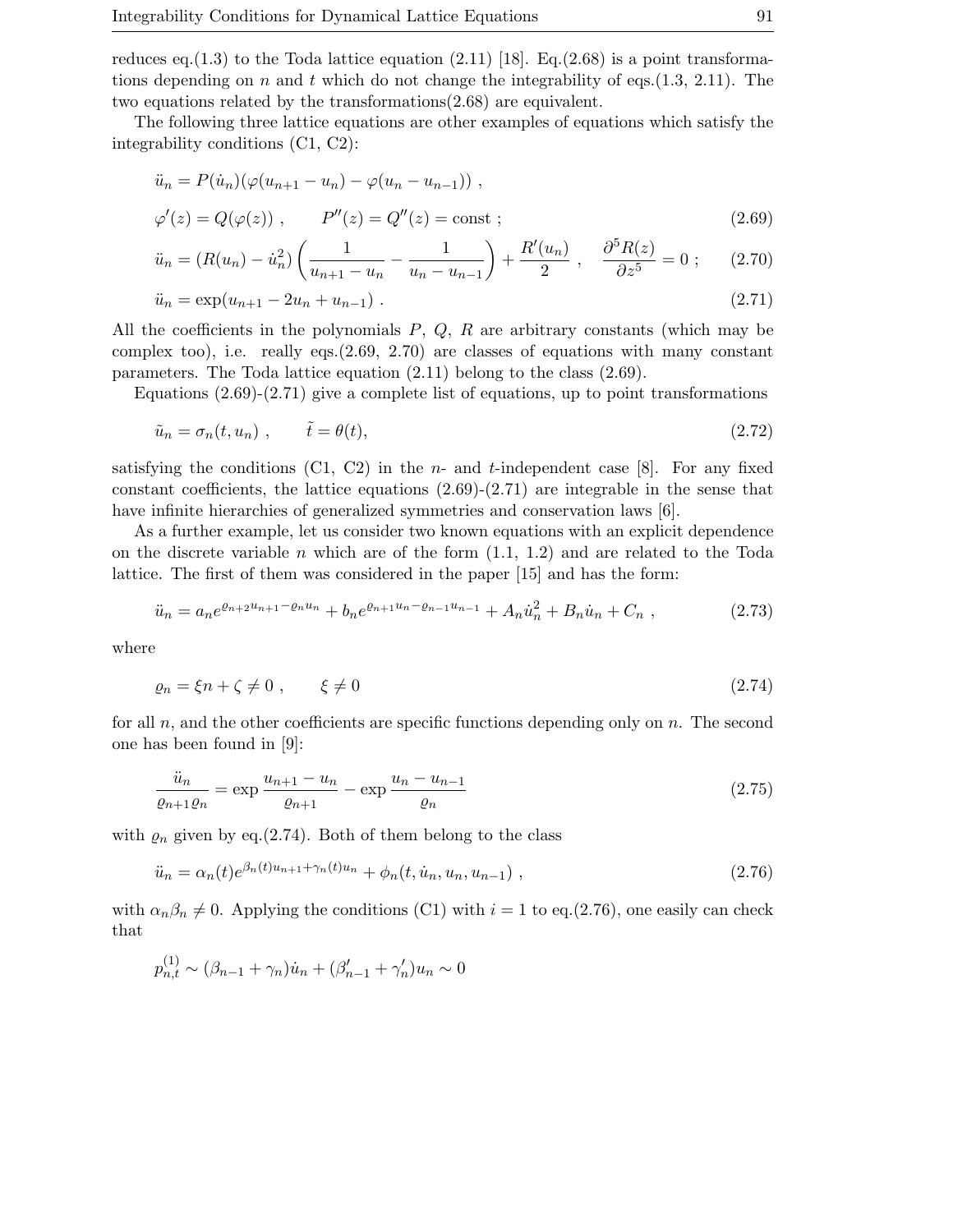and immediately obtains the following condition:  $\beta_n = -\gamma_{n+1}$  for all n. Both equations (2.73) and (2.75) do not satisfy this condition and, consequently, cannot have the local symmetry structure. It is not surprising, as for example eq.(2.73) has in the corresponding spectral problem the spectral parameter with a dependence on the time (as a master symmetry) [15]. The equation (2.75) is closely related to the potential Toda lattice (2.71) by a transformation of the form:

$$
\tilde{u}_n = \varrho_n u_{n+1} - \varrho_{n+1} u_n + \eta_n ,
$$

where  $\eta_n$  is a specific function defined by  $\varrho_n$  (if  $u_n$  is a solution of eq.(2.71), then  $\tilde{u}_n$  satisfies eq.(2.75)). After this transformation, standard generalized symmetries and conservation laws of eq.(2.71) become nonlocal (are not expressed in terms of restricted functions (2.1)).

## **3 Applications**

We apply here the integrability conditions to some classes of equations characterized by the fact of either have many point symmetries or are of physical interest. They belong to the particular case of eq.(1.1, 1.2) when  $\partial f_n/\partial \dot{u}_n = 0$  for any n. We are not able to classify such equations completely, but we can solve the problem in each of the two following subclasses:

$$
\frac{\partial^2 f_n}{\partial u_{n+1} \partial u_{n-1}} \neq 0 \quad \forall \ n \tag{3.1}
$$

$$
\partial^2 f_n / \partial u_{n+1} \partial u_{n-1} = 0 \quad \forall \ n \ . \tag{3.2}
$$

A number of lattice equations contained in the papers [16] and [17] belong to those subclasses.

There is in [16] a classification of equations of the form  $(1.1)$ ,  $(2.65)$  according to their Lie point symmetry algebras. One can assume that the existence of many symmetries is an indication of integrability. Consequently we can ask ourselves if some of the equations of [16] are integrable in the sense we discuss here. The highest dimensions of the symmetry algebras are 7 and 6, and the corresponding equations (1.1, 2.65) are defined by three types of functions  $f_n$ :

$$
f_n = a_n \xi_n^{\gamma} , \t f_n = e^{a_n \xi_n + b_n} , \t f_n = a_n \log \xi_n + b_n , \t (3.3)
$$

where

$$
\xi_n = \alpha_n (u_{n+1} - u_n) - \alpha_{n+1} (u_n - u_{n-1}), \qquad (3.4)
$$

 $\gamma \neq 0, 1$  and the coefficients  $a_n$ ,  $a_n$  do not vanish. Let us notice that also the potential Toda lattice (2.71) belong to this class. All such equations belong to the class (3.1). 5 dimensional symmetry algebras correspond to functions  $f_n$  which are of the form

$$
f_n = \phi_n(t, \xi_n) + \sigma_n(t)(u_{n+1} - u_n) , \qquad \frac{\partial^2 \phi_n}{\partial \xi_n^2} \neq 0
$$
 (3.5)

$$
f_n = a_n u_{n+1}^{b_n} u_n^{c_n} u_{n-1}^{d_n} , \qquad a_n b_n d_n \neq 0 , \qquad (3.6)
$$

$$
f_n = (u_{n+1} - u_n)^{-3} \psi_n \left( \frac{u_{n+1} - u_n}{u_n - u_{n-1}} \right) , \qquad (3.7)
$$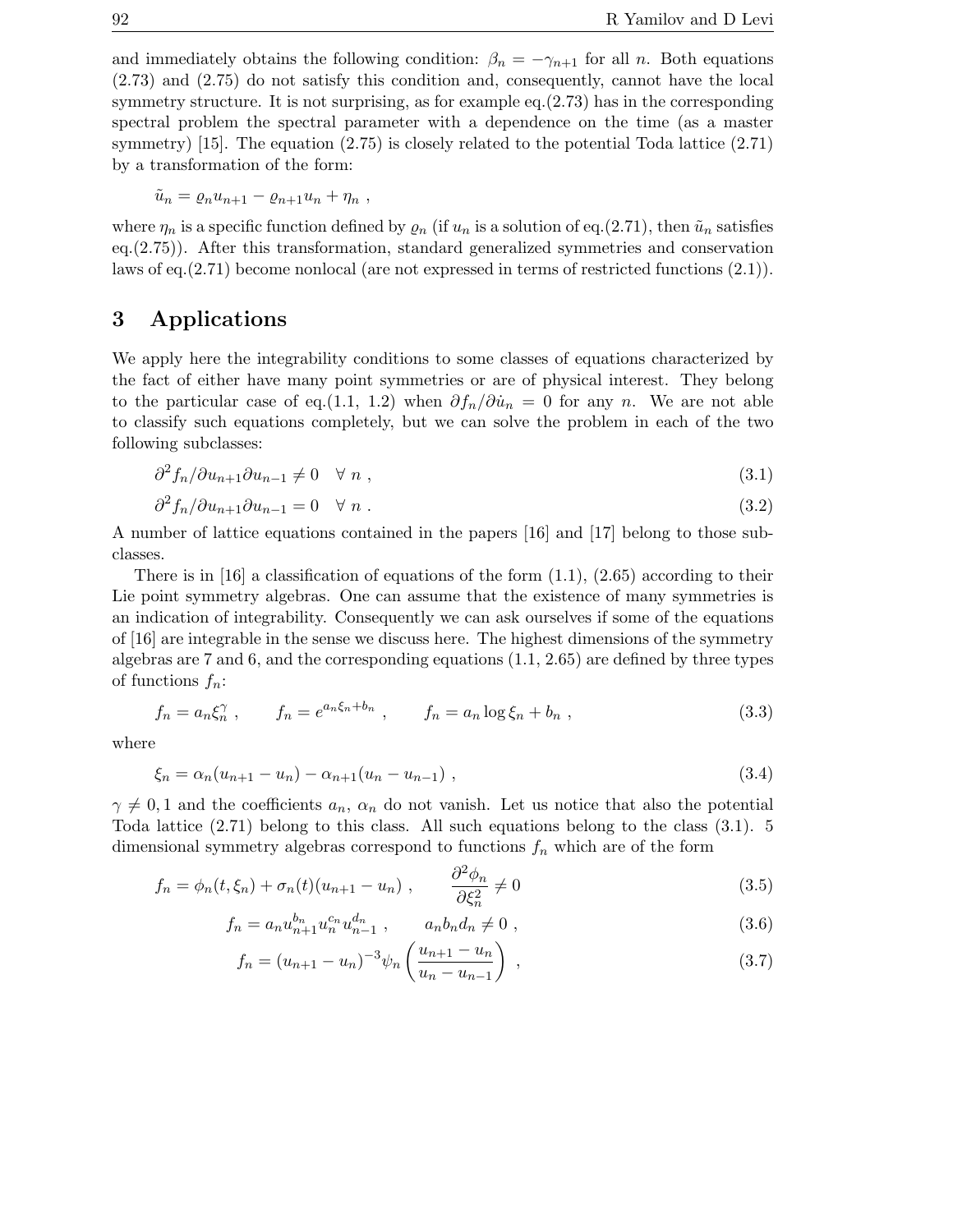with  $\xi_n$  given by eq.(3.4)). Eq.(1.1), with  $f_n$  given by eqs.(3.5, 3.6) are always of the class (3.1), but eq.(3.7) belongs to this class only if  $z\psi''_n(z) \neq 2\psi'_n(z)$  for any n. If  $\psi_n(z) =$  $a_nz^3 + b_n$ ,  $a_nb_n \neq 0$ , eq.(3.7) is of the class (3.2). In the following we will investigate the integrability for almost all the equations defined by the functions (3.3 - 3.7).

In the paper [17] the authors investigate the following system:

$$
m_1 \ddot{v}_k = \alpha_1 (w_{k+1} - v_k) - \alpha_2 (v_k - w_k) + \varepsilon [\beta_1 (w_{k+1} - v_k)^2 - \beta_2 (v_k - w_k)^2],
$$
  
\n
$$
m_2 \ddot{w}_k = \alpha_2 (v_k - w_k) - \alpha_1 (w_k - v_{k-1}) + \varepsilon [\beta_2 (v_k - w_k)^2 - \beta_1 (w_k - v_{k-1})^2]
$$
\n(3.8)

where  $(\alpha_i, \beta_i, m_i, \varepsilon)$ ,  $i = 1, 2$ , are nonzero constant coefficients. Eq.(3.8) describes the evolution of a perturbation on a diatomic chain. Eq.  $(3.8)$  belong to the class of equations (1.10) and can be written as

$$
M_n \ddot{u}_n = \varphi_{n+1}(u_{n+1} - u_n) - \varphi_n(u_n - u_{n-1}), \quad \varphi_n(z) = \xi_n z^2 + \zeta_n z \;, \tag{3.9}
$$

where  $M_n$ ,  $\xi_n$  and  $\zeta_n$  are two-periodic functions of n, a subclass of eq.(1.9). Eq.(3.9) is of the class (3.2), and studying this class, we can look for an integrable approximation to system  $(3.8)$ .

In the last part of this Section, we will present two Theorems which will provide results for lattice equations of the form  $(1.1, 1.2, 2.65)$  satisfying condition  $(3.1)$  or  $(3.2)$ . First of all, let us present a preliminary calculation in the general case (2.65).

To rewrite the condition (C2) with  $i = 1$  in a simpler way we introduce the functions

$$
z_n(t, u_n, u_{n-1}), \qquad y_n = \frac{\partial^2 z_n}{\partial u_n \partial u_{n-1}} = \exp s_n^{(1)},
$$

$$
\psi_n = \frac{\delta z_n}{\delta u_n} = \frac{\partial}{\partial u_n} (z_{n+1} + z_n),
$$
(3.10)

with  $s_n^{(1)}$  given by eq.(2.62). As  $\partial \psi_n / \partial u_{n+1} = y_{n+1}$  and  $\partial \psi_n / \partial u_{n-1} = y_n$ , the exponent of condition (C2) with  $i = 1$  reads:

$$
\frac{\partial \psi_n}{\partial u_{n-1}} \frac{\partial f_n}{\partial u_{n+1}} = \frac{\partial \psi_n}{\partial u_{n+1}} \frac{\partial f_n}{\partial u_{n-1}}
$$

Consequently  $f_n$  and  $\psi_n$  are functionally dependent i.e.

.

$$
f_n = \varphi_n(t, u_n, \psi_n) \;, \qquad \partial \varphi_n / \partial \psi_n \neq 0 \;.
$$
 (3.11)

So, instead of the first condition of  $(C2)$ , we have the representation  $(3.11)$ . As we are considering the case when  $f_n$  satisfies the condition (2.65), the first of the conditions (C3), contained in Theorem 3, implies  $s_n^{(1)} = (T-1)\hat{s}_n$ , where  $\hat{s}_n = \hat{s}_n(t, u_{n-1})$ . Then  $y_n$  can be represented in the form

$$
y_n = \frac{\rho_n}{\rho_{n-1}} \,, \qquad \rho_n = \rho_n(t, u_n) \,.
$$
 (3.12)

Two other integrability conditions will be used partially. From eqs.  $(C1, C3, 3.12)$  one has

$$
p_n^{(1)} = \log \frac{\partial f_n}{\partial u_{n+1}} = \log \frac{\partial \varphi_n}{\partial \psi_n} + \log y_{n+1} \sim \log \frac{\partial \varphi_n}{\partial \psi_n} \sim 0. \tag{3.13}
$$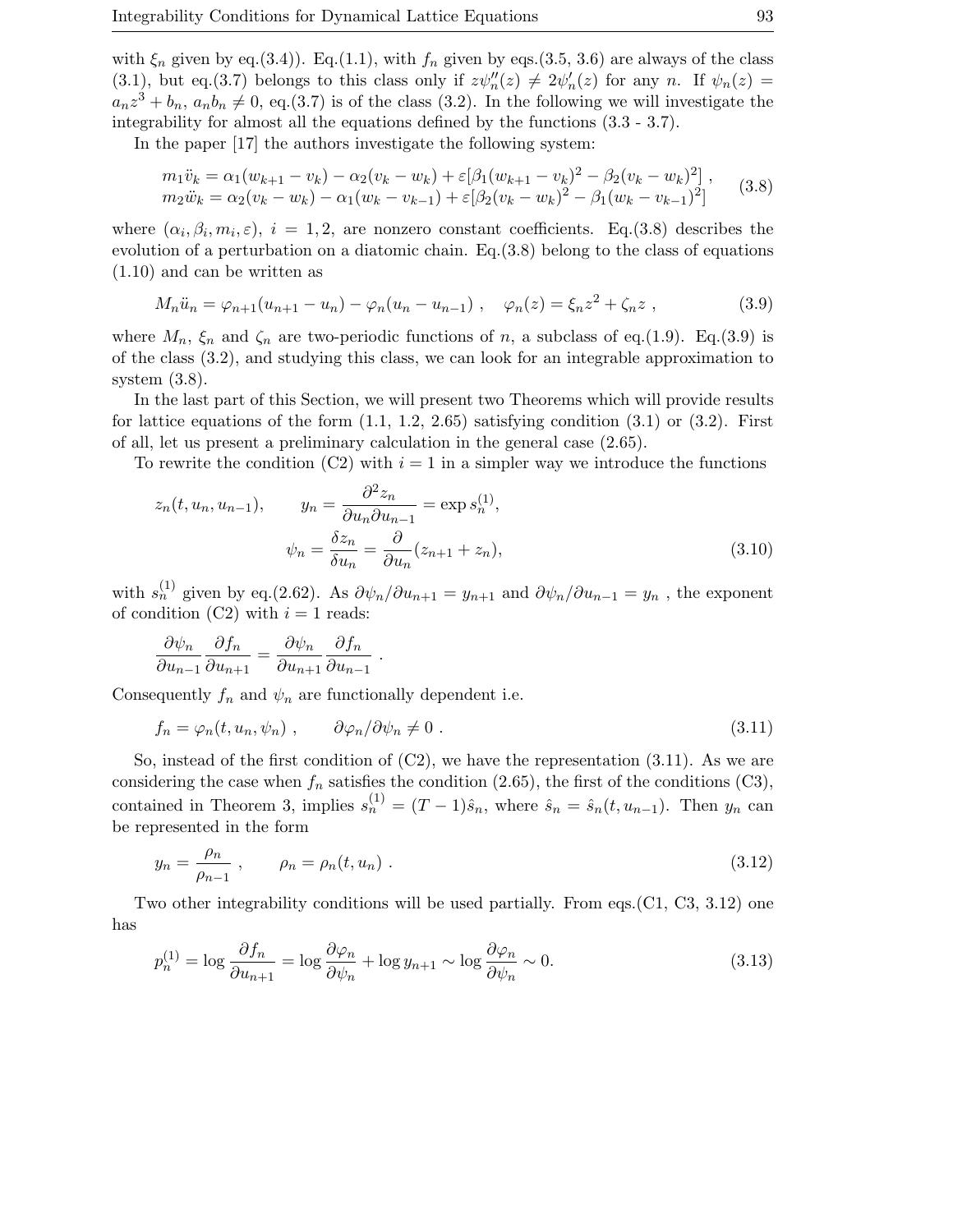As  $\varphi_n$  depends on the same variables as  $\psi_n$ , taking into account eq.(A.9) we get

$$
\frac{\partial^2}{\partial u_{n+1}\partial u_{n-1}}\log\frac{\partial\varphi_n}{\partial\psi_n} = \frac{\partial}{\partial u_{n+1}}\left(y_n\frac{\partial}{\partial\psi_n}\log\frac{\partial\varphi_n}{\partial\psi_n}\right) = y_{n+1}y_n\frac{\partial^2}{\partial\psi_n^2}\log\frac{\partial\varphi_n}{\partial\psi_n} = 0 \quad (3.14)
$$

for all *n*. From eq.  $(3.14)$  we get

$$
\frac{\partial \varphi_n}{\partial \psi_n} = e^{\Delta_n}, \qquad \Delta_n = a_n(t, u_n)\psi_n + b_n(t, u_n) \tag{3.15}
$$

From eq.(3.11), by differentiation

$$
\frac{\partial^2 f_n}{\partial u_{n+1} \partial u_{n-1}} = a_n y_{n+1} y_n e^{\Delta_n}.
$$
\n(3.16)

So, the conditions  $(3.1, 3.2)$  can be formulated in terms of  $a_n$ 

$$
\frac{\partial^2 f_n}{\partial u_{n+1} \partial u_{n-1}} = 0 \qquad \Leftrightarrow \qquad a_n = 0. \tag{3.17}
$$

The following condition

$$
\dot{p}_n^{(2)} = (\mu \dot{\omega}_n)_t \sim 0 , \qquad \omega_n = \omega_n(t, u_n, u_{n-1}),
$$

takes place (see eqs.(C3, 2.66)). Consequently the second of eq.(2.60) with  $i = 2$  is equivalent to the following three conditions:

$$
\frac{\partial^2 \omega_n}{\partial u_n \partial u_{n-1}} = 0 \;, \qquad \frac{\partial \Omega_n}{\partial u_n} = 0 \;, \qquad \frac{\partial \mu^{1/2} \Omega_n}{\partial t} = 0 \;, \tag{3.18}
$$

where

$$
\Omega_n = \frac{\delta \omega_n}{\delta u_n} = \frac{\partial}{\partial u_n} (\omega_{n+1} + \omega_n) .
$$

The first two conditions of eq.(3.18) require that  $\Omega_n = \xi_n(t)$ , the last one implies  $\xi_n(t)$  $\nu_n\mu(t)^{-1/2}$ , where  $\nu_n$  depends only on n. Then the function  $\omega_n$  satisfies the condition

$$
\omega_n \sim \xi_n(t) u_n \tag{3.19}
$$

We can now prove the following theorems:

**Theorem 4.** An integrable lattice equation of the form  $(1.1)$ ,  $(1.2)$ ,  $(2.65)$  satisfying the condition  $(3.1)$  is equivalent (up to a point transformation  $(2.72)$ ) to the potential Toda lattice (2.71).

**Proof.** In the case (3.1), it follows from eq.(3.17) that  $a_n \neq 0$  for any n. Let us use the condition (C1) with  $i = 2$ , where  $p_n^{(2)}$  is given by eq.(2.66). Taking into account eqs.(3.19, A.4), one has

$$
p_{n,t}^{(2)} \sim \mu \xi_n f_n + (\mu \xi_n')' u_n \sim 0.
$$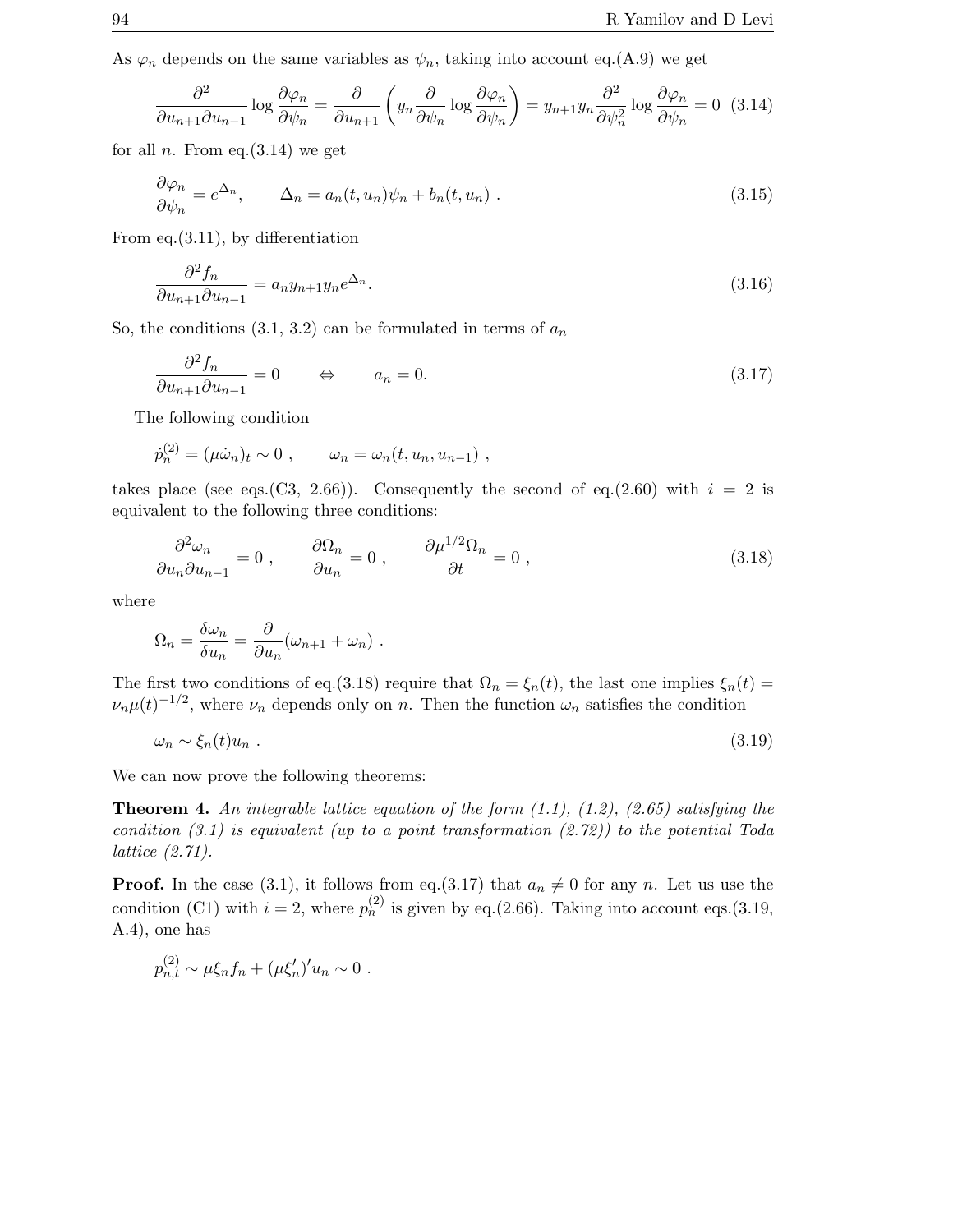The equality  $\mu \xi_n \partial^2 f_n / \partial u_{n+1} \partial u_{n-1} = 0$ , obtained taking into account eq.(A.9), gives  $\xi_n =$ 0, which implies  $\omega_n \sim 0$ .

We can use the second of conditions (C3) to find the partial derivatives of  $\omega_n$ . It follows from eqs.(3.12, 3.13, 3.15) that  $p_n^{(1)} = a_n \psi_n + b_n + \log \rho_{n+1} - \log \rho_n = \omega_{n+1} - \omega_n$ , and thus we obtain

$$
\frac{\partial \omega_n}{\partial u_{n-1}} = -a_n y_n , \qquad \frac{\partial \omega_{n+1}}{\partial u_{n+1}} = a_n y_{n+1} + \frac{\partial \log \rho_{n+1}}{\partial u_{n+1}}.
$$

The first of conditions (3.18) implies  $\frac{\partial (a_n \rho_n)}{\partial u_n} = \frac{\partial (a_n/\rho_n)}{\partial u_n} = 0$ , and consequently  $a_n = a_n(t)$ ,  $\rho_n = \rho_n(t)$ . As  $\omega_n \sim 0$  (see eq.(A.3)), one can find

$$
\Omega_n = \frac{\delta \omega_n}{\delta u_n} = a_{n-1}y_n - a_{n+1}y_{n+1} = 0.
$$

Thus, as we have to do with the kernel of  $T-1$ ,

$$
a_na_{n-1}y_n = a_{n+1}a_ny_{n+1} = \kappa(t)
$$

and it is possible to find an explicit expression for  $y_n$ 

$$
y_n = \frac{\kappa(t)}{a_n(t)a_{n-1}(t)}.
$$

From eqs.(3.10, 3.15), we get

$$
\Delta_n = \frac{\kappa}{a_{n+1}} u_{n+1} + \frac{\kappa}{a_{n-1}} u_{n-1} + c_n(t, u_n)
$$

and eq.(3.13), i.e.  $\Delta_n \sim 0$ , provides us an equation for  $c_n$ :

$$
\frac{\delta \Delta_n}{\delta u_n} = 2 \frac{\kappa}{a_n} + \frac{\partial c_n}{\partial u_n} = 0.
$$

Taking into account the results so far obtained, we can rewrite  $eq.(1.1)$  as

$$
\ddot{u}_n = \frac{1}{a_n} e^{\Delta_n} + d_n(t, u_n) \tag{3.20}
$$

where

$$
\frac{\delta \Delta_n}{\delta u_n} = 2 \frac{\kappa}{a_n} + \frac{\partial c_n}{\partial u_n} = 0.
$$

A point transformation of the form  $\tilde{u}_n = u_n + \zeta_n(t)$  and a ridefinition of  $a_n$ ,  $d_n$  allow one to rewrite eq. $(3.20)$  as

$$
\ddot{u}_n = \exp(\delta_{n+1}u_{n+1} - 2\delta_n u_n + \delta_{n-1}u_{n-1}) + d_n(t, u_n) \tag{3.21}
$$

with  $\delta_n(t) \neq 0$  for any *n*.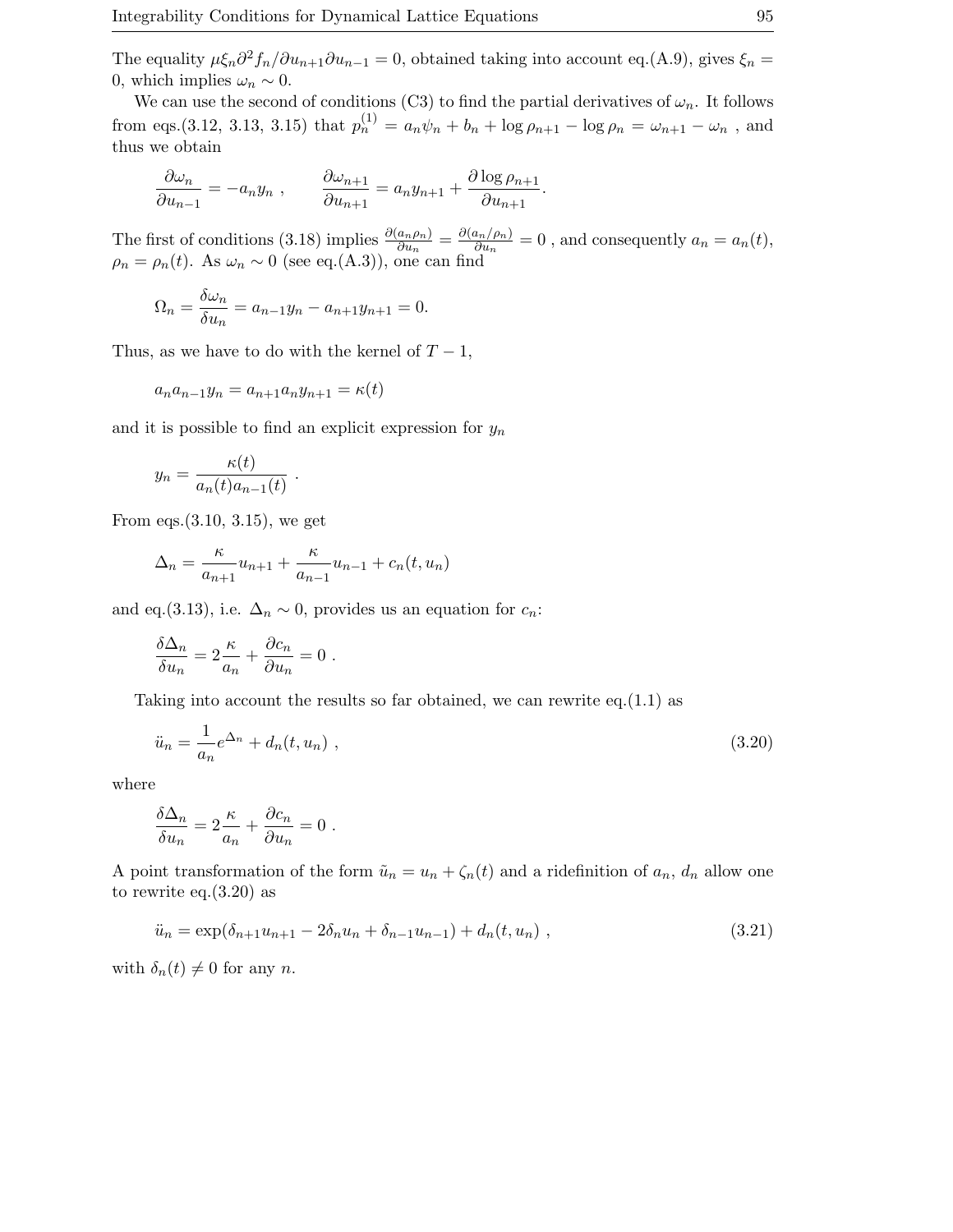Let us apply to eq.(3.21) the second of conditions (2.60) with  $i = 3$ . The coefficient of  $\dot{u}_n$  gives  $2\mu\delta'_n + \mu'\delta_n = 0$ , and thus one can write  $\delta_n(t)$  as  $\delta_n(t) = \alpha_n\mu(t)^{-1/2}$  with  $\alpha_n$ depending only on n.

The transformations

$$
\tilde{u}_n = \eta(t)u_n , \qquad \tilde{t} = \theta(t) , \qquad \theta' = \eta^2 \neq 0
$$
\n(3.22)

$$
\hat{u}_n = \varepsilon_n u_n + \lambda_n(t) , \qquad \varepsilon_n \neq 0 \tag{3.23}
$$

do not introduce  $\dot{u}_n$  in the equation. Using them we can reduce the equation to the form  $(3.21)$  with  $\delta_n = 1$ .

Now  $\mu' = 0$  and the condition (2.60) with  $i = 3$  give an equation for  $d_n$ .

$$
2(d_{n+1} - 2d_n + d_{n-1}) = \frac{\partial^2 d_n}{\partial u_n^2} + 4 \frac{\partial d_n}{\partial u_n} \,. \tag{3.24}
$$

Differentiating eq.(3.24) w.r.t.  $u_{n+1}$ , one has  $\partial d_n/\partial u_n = 0$ , and thus

$$
d_n = \beta_1(t)n + \beta_2(t). \tag{3.25}
$$

Eq.(3.21) with  $d_n$  given by eq.(3.25) and  $\delta_n = 1$  is reduced by a transformation of the form  $(3.23)$  to the potential Toda lattice  $(2.71)$ .

**Theorem 5.** Any integrable lattice equation of the form (1.1, 1.2, 2.65) satisfying the condition  $(3.2)$  is reduced by a point transformation  $(2.72)$  to the Toda model  $(2.11)$  or an equation linear in  $u_{n+1}$ ,  $u_n$  and  $u_{n-1}$ .

**Proof.** In this case  $a_n = 0$ , and the conditions (3.13, 3.15) imply  $b_n \sim 0$ . Then  $b_n = b_n(t)$ , and using eqs.(3.10, 3.11, 3.12), we can express the right hand side  $f_n$  and  $p_n^{(1)}$  of condition (C1) and  $\omega_n$  of condition (C3) as

$$
f_n = e^{b_n(t)} \psi_n + c_n(t, u_n) ,
$$
  
\n
$$
p_n^{(1)} = b_n + (T - 1) \log \rho_n , \qquad \omega_n = \log \rho_n + \hat{b}_n(t) .
$$
\n(3.26)

We now use eq.(3.18) with  $\Omega_n = \frac{\partial \log \rho_n}{\partial u_n}$  and obtain

$$
\log \rho_n = \xi_n(t)u_n + \zeta_n(t) , \qquad \xi_n(t) = \nu_n \mu(t)^{-1/2} . \qquad (3.27)
$$

Using the condition  $\dot{p}_n^{(2)} \sim 0$  with  $p_n^{(2)}$  given by eq.(2.66) we can check that the following equivalence relation takes place:

$$
\mu^{-1/2} \dot{p}_n^{(2)} \sim \mu^{-1/2} \left( \mu \frac{\partial \log \rho_n}{\partial t} \right)_t + \nu_n c_n + \nu_n e^{b_n} \frac{\partial z_{n+1}}{\partial u_n} + \nu_{n+1} e^{b_{n+1}} \frac{\partial z_{n+1}}{\partial u_{n+1}} \sim 0.
$$

In accordance with eq.(A.9), we apply the operator  $\frac{\mu^{1/2}}{y_{n+1}}$  $\frac{\partial^2}{\partial u_{n+1}\partial u_n}$  and obtain the condition (see also eq. $(3.12)$ ):

$$
\nu_n^2 e^{b_n(t)} = \nu_{n+1}^2 e^{b_{n+1}(t)} = \tilde{b}(t) \tag{3.28}
$$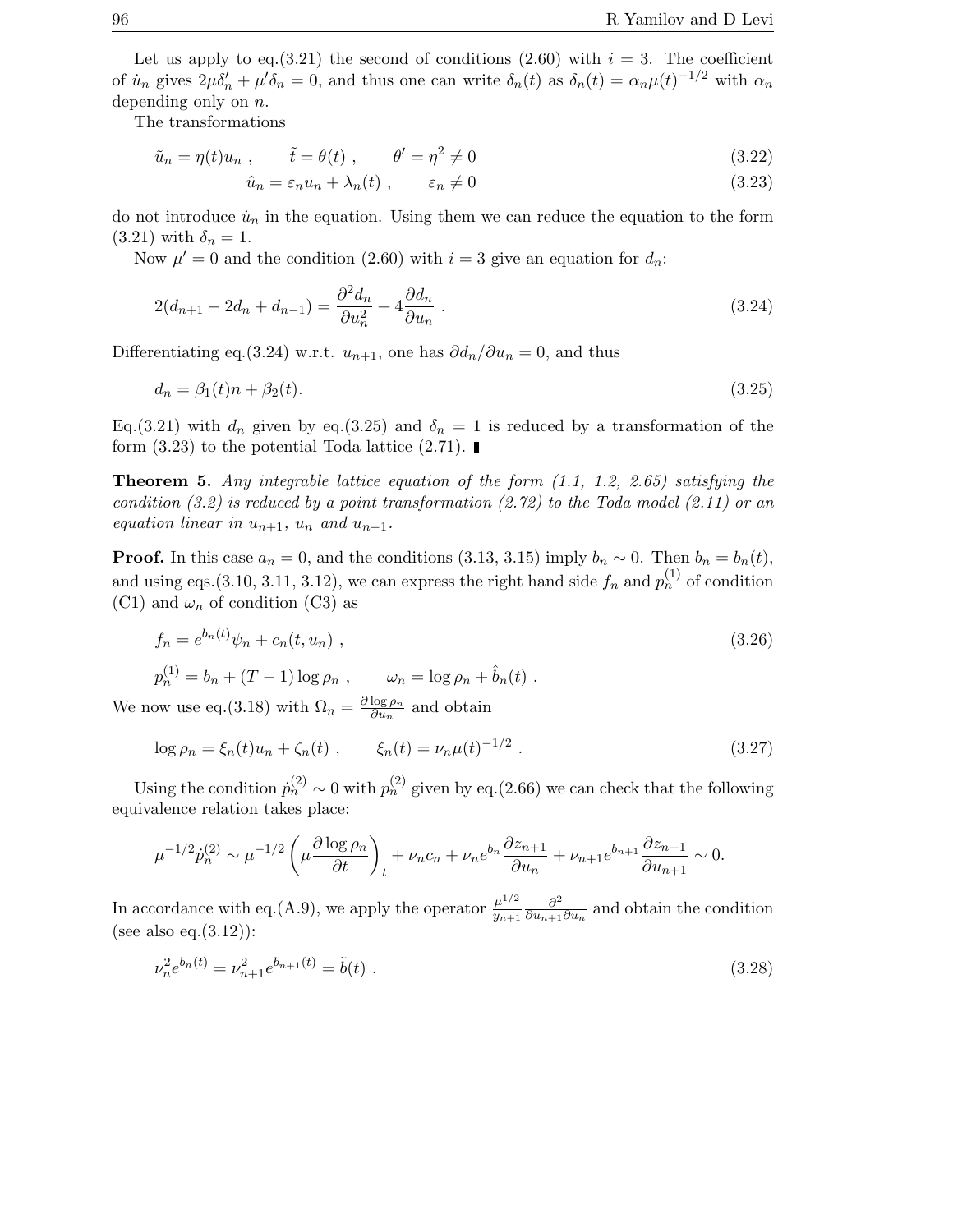We can now split the proof into two different cases:  $\dot{b} = 0$  and  $\dot{b} \neq 0$ .

Let us consider at first the case  $\tilde{b} \neq 0$ . Using formulae (3.10, 3.12, 3.26, 3.27, 3.28), we find the functions  $\rho_n$ ,  $y_n$ ,  $\psi_n$ ,  $b_n$ ,  $f_n$  and obtain as a result an equation of the form:

$$
\nu_n \ddot{u}_n = e^{\xi_{n+1} u_{n+1} - \xi_n u_n + \alpha_{n+1}(t)} - e^{\xi_n u_n - \xi_{n-1} u_{n-1} + \alpha_n(t)} + \beta_n(t, u_n) \tag{3.29}
$$

The function  $\xi_n$  has the specific form (3.27) and  $\nu_n$  depend only on n. Using eqs.(3.22, 3.23) we are able to transform eq.(3.29) into the simpler one:

$$
\ddot{u}_n = e^{u_{n+1} - u_n} - e^{u_n - u_{n-1}} + \gamma_n(t, u_n) \tag{3.30}
$$

Taking into account that  $\omega_n = u_n + d(t)$ , we have

$$
\dot{p}_n^{(2)} \sim \dot{\mu} \dot{u}_n + \mu \gamma_n \sim 0 ,
$$

and this condition implies:  $\dot{\mu} = \partial \gamma_n / \partial u_n = 0$ . From eq.(2.66) the last integrability condition reads:

$$
\dot{p}_n^{(3)} \sim 2\mu^2(\gamma_n + \ddot{d})\dot{u}_n \sim 0.
$$

Then  $\gamma_n = -\ddot{d}(t)$ , and the point transformation  $\hat{u}_n = u_n + d(t)$  turns the eq.(3.30) into the Toda model (2.11).

In the case  $\tilde{b} = 0$ , one can see from eqs.(3.12, 3.27, 3.28) that  $y_n = y_n(t)$ . Using eqs.  $(3.10, 3.26)$ , eq.  $(1.1)$  takes the form:

$$
\ddot{u}_n = \alpha_n(t)u_{n+1} + \beta_n(t)u_{n-1} + \gamma_n(t, u_n) , \qquad (3.31)
$$

with  $\alpha_n\beta_n \neq 0$ . For an equation of this kind, the functions  $p_n^{(1)}$ ,  $\omega_n$ ,  $p_n^{(2)}$  and  $q_n^{(2)}$  may depend only on *n* and *t*. This implies that  $p_n^{(3)} \sim \mu^2 \partial \gamma_n / \partial u_n$ . From eq.(A.8) we get that  $p_{n,t}^{(3)} \sim 0$  can be replaced by the condition  $\mu^2 \partial \gamma_n / \partial u_n \sim 0$  which gives  $\partial^2 \gamma_n / \partial u_n^2 = 0$ . Then the right hand side of eq.(3.31) is also linear in  $u_n$ .

## **4Conclusions**

In this work we have presented 5 necessary conditions for the existence of local higher order generalized symmetries and conservation laws for equations explicitly depending on  $n$  and  $t$  of the form  $(1.1, 1.2)$ . This conditions imply that any integrable equation of the form  $(1.1, 1.2)$  must satisfy eq. $(2.64)$  and consequently may have, at most, quadratic dependence from  $\dot{u}_n$ .

We have used the obtained conditions to study a few classes of interesting equations. Unfortunately, as Theorems  $(4, 5)$  showed, the classes  $(3.1)$  and  $(3.2)$  (in the case  $(2.65)$ ) contain only, up to point transformations of the form  $(2.72)$ , the well known integrable equations  $(2.11)$  and  $(2.71)$ . Moreover, we can prove that there is nothing new also when the function  $f_n = f_n(t, w, x, y, z)$  defining eq.(1.1, 1.2, 2.65) is two-periodic w.r.t. n and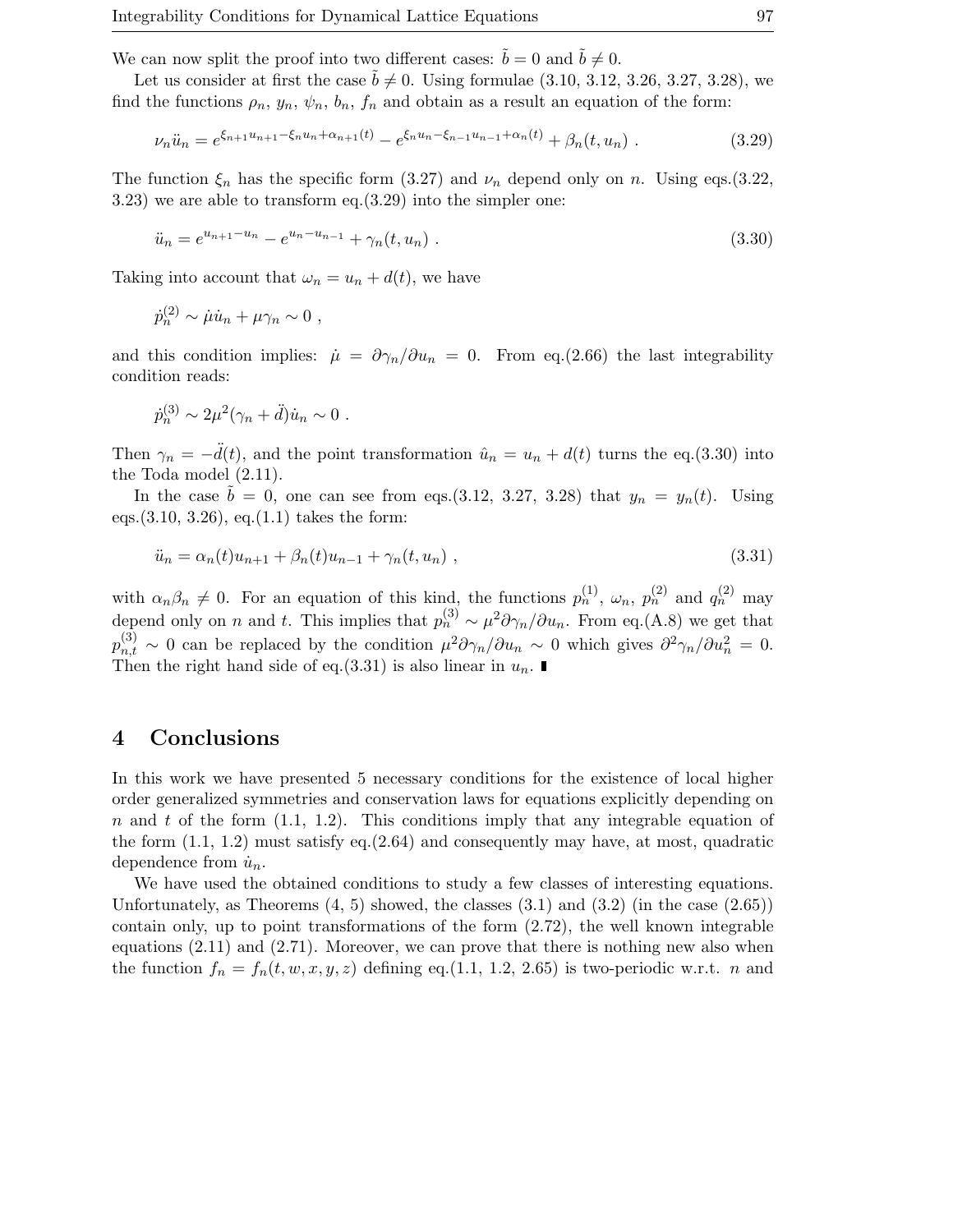satisfies condition  $(3.1)$  for one n and condition  $(3.2)$  for the other. In another words, among systems of the form

$$
\ddot{v}_k = \Phi(t, v_k, w_{k+1}, w_k), \quad \Phi_{w_{k+1}} \Phi_{w_k} \neq 0 ,\n\ddot{w}_k = \Psi(t, w_k, v_k, v_{k-1}), \quad \Psi_{v_k} \Psi_{v_{k-1}} \neq 0
$$

(see eq. $(1.10)$ ) which also contain eq. $(3.8)$ , there is no new integrable approximation of eq.(3.8).

The request of existence of local high order generalized symmetries seems to be too stringent. The next possibility is to allow for some nonlocality (as e.g. example of eq.(2.75) shows). Work on this is in progress.

## **Acknowledgments**

This work has been carried out with the financial support of Russian Foundation for Fundamental Research (Grant No. 02-01-00144). R.Y. thanks the University "Roma Tre" for his hospitality.

## **Appendix**

## **A Properties of Restricted Functions**

Let us discuss some properties of restricted functions. Most of properties can be proved very easily, and thus in that case we will only present the results.

Let us define an equivalence relation for restricted functions (2.1). Two restricted functions  $g_n$  and  $\tilde{g}_n$  are equivalent  $(g_n \sim \tilde{g}_n)$  if their difference can be represented in the form  $g_n - \tilde{g}_n = (T - 1)\varphi_n$ , with  $\varphi_n$  a restricted function. In particular,  $g_n \sim 0$  if  $g_n = (T-1)\sigma_n$ . For any function  $c_n = c_n(t)$  (i.e. depending on n and t only), one has  $c_n \sim 0$ , as the equation  $\sigma_{n+1} - \sigma_n = c_n$  can always be solved for  $\sigma_n = \sigma_n(t)$ .

Let us discuss the case when a restricted function  $g_n$  can be represented as a total difference:

$$
g_n = (T - 1)h_n \tag{A.1}
$$

where  $h_n$  is another restricted function. If  $g_n = 0$ , then  $h_n = h(t)$ . If  $g_n = g_n(t)$  (i.e. depends only on n and t), then  $h_n$  always can be found and is a function of the same kind:  $h_n = h_n(t)$ . In more general case of  $(2.1)$  we have two cases:

- 1.  $i_1 = i_2$ , then the function  $h_n$  cannot depend on variables  $u_{n+k}$  at all.
- 2.  $i_1 > i_2$ , then  $h_n$  may depend only on  $\{u_{n+i_1-1}, \ldots, u_{n+i_2}\}.$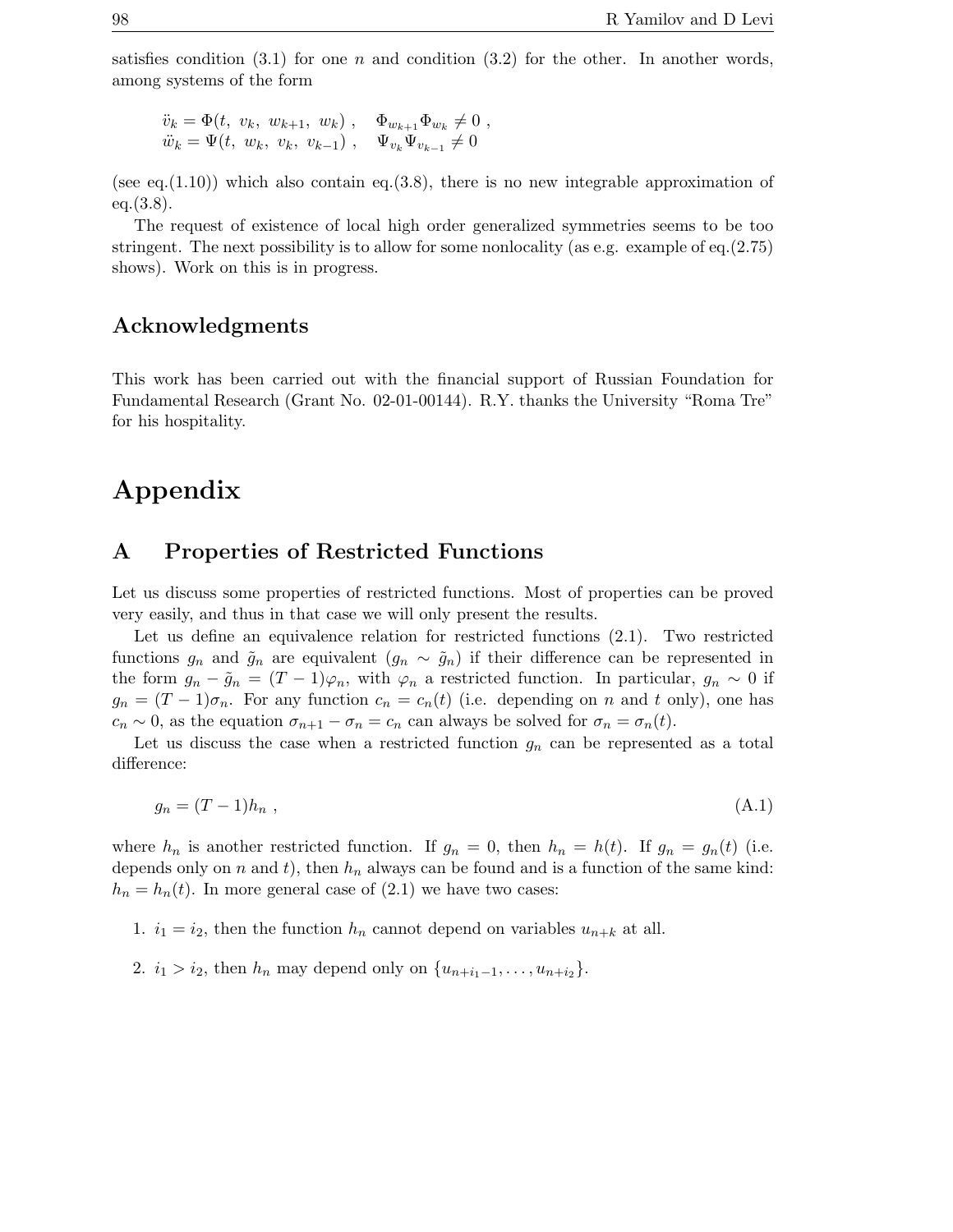Moreover, for a function of the form (A.1), from formal variational derivative one has

$$
\frac{\delta g_n}{\delta u_n} = \sum_{k=-i_1}^{-i_2} \frac{\partial g_{n+k}}{\partial u_n} = 0.
$$
\n(A.2)

On the other hand, if  $\delta g_n/\delta u_n = 0$ ,  $g_n$  is equivalent (up to a total difference) to a function  $\hat{g}_n$  ( $g_n \sim \hat{g}_n$ ) which has no dependence on  $\{u_{n+k}\}_{k=i_1}^{i_2}$ .

The same can be said about the dependence of  $g_n$  from variables  $\{\dot{u}_{n+k}\}_{k=j_1}^{j_2}$ . Summarizing, we can say that

$$
g_n \sim 0 \quad \text{iff} \quad \frac{\delta g_n}{\delta u_n} = \frac{\delta g_n}{\delta u_n} = 0 \tag{A.3}
$$

As we can easily see, when

$$
g_n \sim 0 \qquad \Rightarrow \qquad D_t g_n \sim 0 \; , \quad \frac{\partial g_n}{\partial t} \sim 0 \; , \quad \eta(t) g_n \sim 0 \; , \tag{A.4}
$$

where  $D_t$  is the operator of total differentiation and  $\eta(t)$  is an arbitrary function of t. Moreover, for any restricted function  $g_n$  we have from eq.(2.5)

$$
D_t g_n \sim \frac{\partial g_n}{\partial t} + \frac{\delta g_n}{\delta u_n} \dot{u}_n + \frac{\delta g_n}{\delta \dot{u}_n} f_n \tag{A.5}
$$

as for example  $\frac{\partial g_n}{\partial u_{n+k}} \dot{u}_{n+k} \sim \frac{\partial g_{n-k}}{\partial u_n} \dot{u}_n$ , and hence from eq.(A.2)

$$
\sum_{k=i_2}^{i_1} \frac{\partial g_n}{\partial u_{n+k}} \dot{u}_{n+k} \sim \sum_{k=i_2}^{i_1} \frac{\partial g_{n-k}}{\partial u_n} \dot{u}_n = \sum_{l=-i_1}^{-i_2} \frac{\partial g_{n+l}}{\partial u_n} \dot{u}_n = \frac{\delta g_n}{\delta u_n} \dot{u}_n.
$$
 (A.6)

Let us consider a function  $g_n$  independent on  $\dot{u}_{n+k}$  and such that  $D_t g_n \sim 0$ , then  $eq.(A.5)$  gives

$$
\frac{\partial g_n}{\partial t} + \frac{\delta g_n}{\delta u_n} \dot{u}_n \sim 0 \tag{A.7}
$$

The left hand side of eq.(A.7) must be independent on  $\dot{u}_n$ , hence  $\delta g_n/\delta u_n = 0$ , and eq.(A.3) implies  $g_n \sim 0$ . Taking into account eq.(A.4), we get that if  $\partial g_n / \partial \dot{u}_{n+k} = 0$  for all k, then

$$
D_t g_n \sim 0 \qquad \Leftrightarrow \qquad g_n \sim 0 \; . \tag{A.8}
$$

One simple, but very useful property of restricted function  $g_n$  is:

$$
g_n \sim 0 \; , \quad i_1 > i_2 \quad \Rightarrow \quad \frac{\partial^2 g_n}{\partial u_{n+i_1} \partial u_{n+i_2}} = 0 \; \forall \; n \; . \tag{A.9}
$$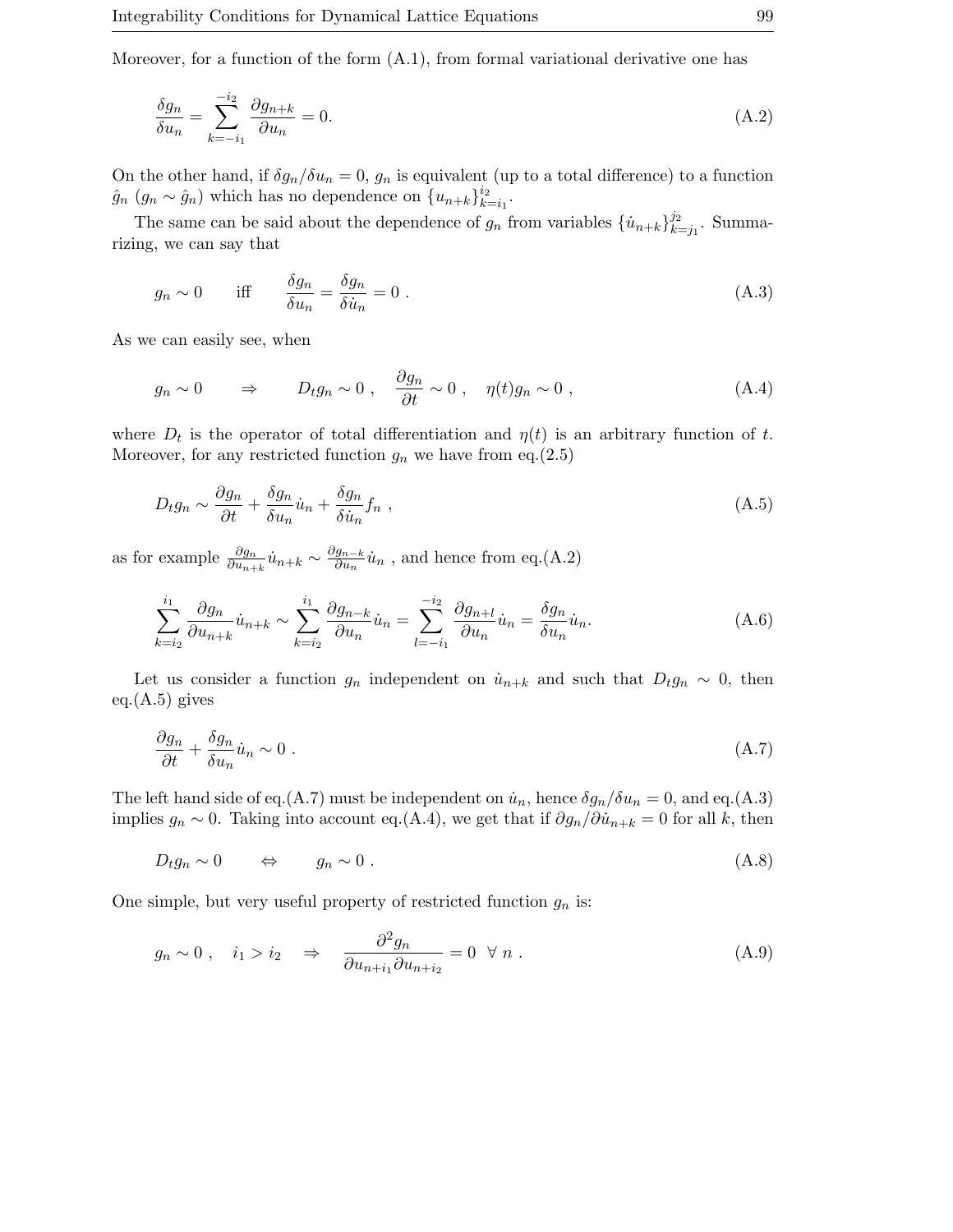## **References**

- [1] Sokolov V V and Shabat A B, Classification of integrable evolution equations, *Soviet Scientific Reviews, Section C, Mathematical Physics Reviews,* Harwood Academic Publishers, New York, **4** (1984), 221–280.
- [2] Mikhailov A V, Shabat A B and Yamilov R I, The symmetry approach to the classification of nonlinear equations. Complete lists of integrable systems, *Uspekhi Mat. Nauk* **42**(4) (1987), 3–53 [in Russian]; English transl. in *Russian Math. Surveys* **42**(4) (1987), 1–63.
- [3] Mikhailov A V, Sokolov V V and Shabat A B, The symmetry approach to classification of integrable equations, In: What is Integrability? (Ed: V.E. Zakharov), Springer-Verlag, 1991, 115–184.
- [4] Mikhailov A V and Shabat A B, Symmetries test of integrability, In: *Important Developments in Soliton Theory* (Eds: A. Fokas, V. Zakharov), Springer-Verlag, 1993, 355–372.
- [5] Habibullin I T, Sokolov V V and Yamilov R I, Multi-component integrable systems and nonassociative structures, *Proceedings of Int. Workshop on Nonlinear Physics: Theory and Experiment*, (Eds: E. Alfinito, M. Boiti, L. Martina, F. Pempinelli), World Scientific Publishing, 1996, 139–168.
- [6] Adler V E, Shabat A B and Yamilov R I, Symmetry approach to the integrability problem, *Teoret. Mat. Fiz.* **125** (2000), 355–424 [in Russian]; English transl. in *Theor. Math. Phys.* **125**(3) (2000), 1603–1661.
- [7] Yamilov R I, Classification of discrete evolution equations, *Uspekhi Mat. Nauk* **38** (1983), 155–156 [in Russian].
- [8] Yamilov R I, Classification of Toda type scalar lattices, *Proceedings of Int. Workshop on Nonlinear Evolution Equations and Dynamical Systems NEEDS'92* (Eds: V. Makhankov, I. Puzynin, O. Pashaev), World Scientific Publishing, 1993, 423–431; Yamilov R I, Generalizations of the Toda lattice and conservation laws, Preprint, Soviet Academy of Sciences, Bashkirian Scientific Center, Institute of Mathematics, Ufa, 1989 [in Russian].
- [9] Levi D and Yamilov R I, Conditions for the existence of higher symmetries of evolutionary equations on the lattice, *J. Math. Phys.* **38** (1997), 6648–6674.
- [10] Levi D and Martina L, Integrable Hierarchies of Nonlinear Difference Difference Equations and symmetries, *J. Phys. A: Math. Gen.* **34** (2001), 10357–10368.
- [11] Hern´andez Heredero R, Levi D and Winternitz P, Symmetries of the Discrete Burgers Equations, *J. of Phys. A: Math. Gen.* **32** (1999), 2685–2695.
- [12] Levi D and Rodríguez A M, Lie symmetries for integrable evolution equations on the lattice, *J*. *Phys. A: Math. Gen.* **32** (1999), 8303–8316.
- [13] Hernández Heredero R, Levi D, Rodríguez M A and Winternitz P, Lie algebra contractions and symmetries of the Toda hierarchy, *J. Phys. A: Math. Gen.* **33** (2000), 5025–5040.
- [14] Shabat A B and Yamilov R I, Symmetries of nonlinear chains, *Algebra i Analiz* **2**(2) (1990), 183–208 [in Russian]; English transl. in *Leningrad Math. J.* **2**(2) (1991), 377–400.